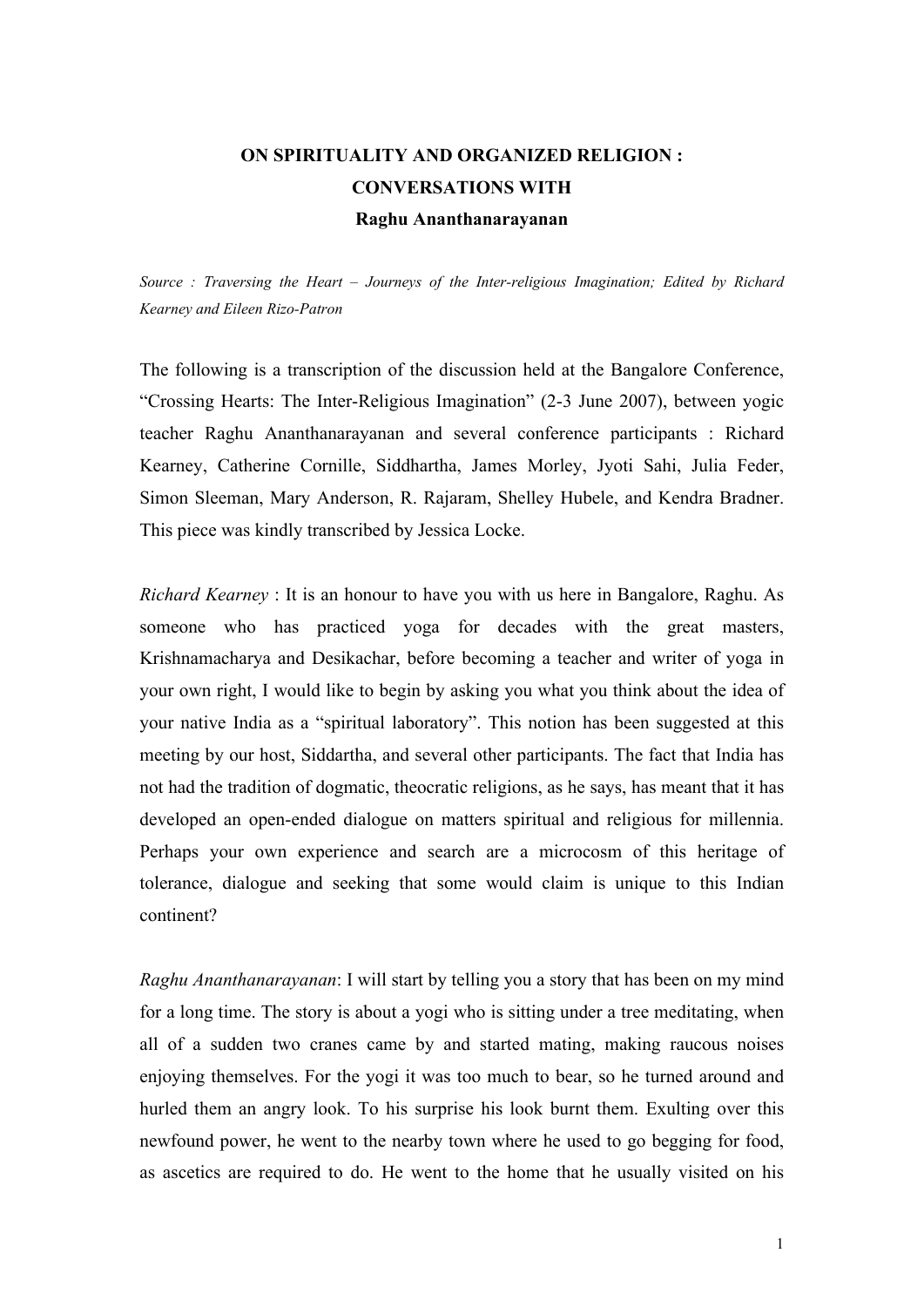rounds, and the lady of the house made him wait. When she arrived with the food for him, he glared at her, but the woman responsed to the yogi's glare with a delightful Tamil phrase, "*Kokena Kandayo Konganava*" ("Oh mendicant, why do you look at me as though I were a crane?"). This comment immediately humbled him. "How did you know this?" he asked. "If you want to discover how I have this ability to perceive," she replied, "go and talk to the butcher down the road." Intrigued, the yogi went to find the butcher in the crowded marketplace. As the yogi approached him, the butcher said, "You're the guy who burnt the cranes with your glare. Later, when a woman looking after her sick husband and cranky child was delayed in bringing you some offerings, you started glaring at her as well. It was she who urged you to come and meet me." The Yogi is completely taken aback by this, and asked the butcher to teach him the art of true meditation.

This is a profound story in that it brings to light an unusual notion of heroism. In different traditions you have different types of people who are regarded as heroes. In the Chinese tradition, the wandering monk is the hero. There is a Chinese classic called "The Monkey" about the adventures of a wandering monk as he comes to India and to collect the ancient texts of the Buddha. The Chinese tradition is full of lovely paintings that show one solitary person walking across a vast landscape. In the West, the hero is typically whoever wins by the sword. But in India, the householder is the hero. And the person who can answer all questions on spirituality is the householder and the king, a *janaka*. *Janaka* is not a title that is given to anybody. A *janaka* is a king who lives in a way that brings together the pragmatic and the philosophical simultaneously. He is a person who can live with all the wealth and power in the world, and yet live in a way that is truthful and honest, in constant meditative awareness. The householder also plays a key role. Take, for instance, one beautiful story from the life of Shankaracharya, the famous Hindu philosopher and saint. The story is about a debate he was having with Mandana Mishra, when suddenly Shankara was challenged by Mishra's wife. He found out he was unable to continue the debate without first living as a householder. Shankara has to go through the process of living as a householder before he could even speak. To me this is a fascinating idea, and I discovered why it's so important to me. When I graduated from college, I wondered what I should do in the world. I had pretensions of being an artist. I had many artist friends who had influenced me. One evening, as I sat alone reflecting about life, I felt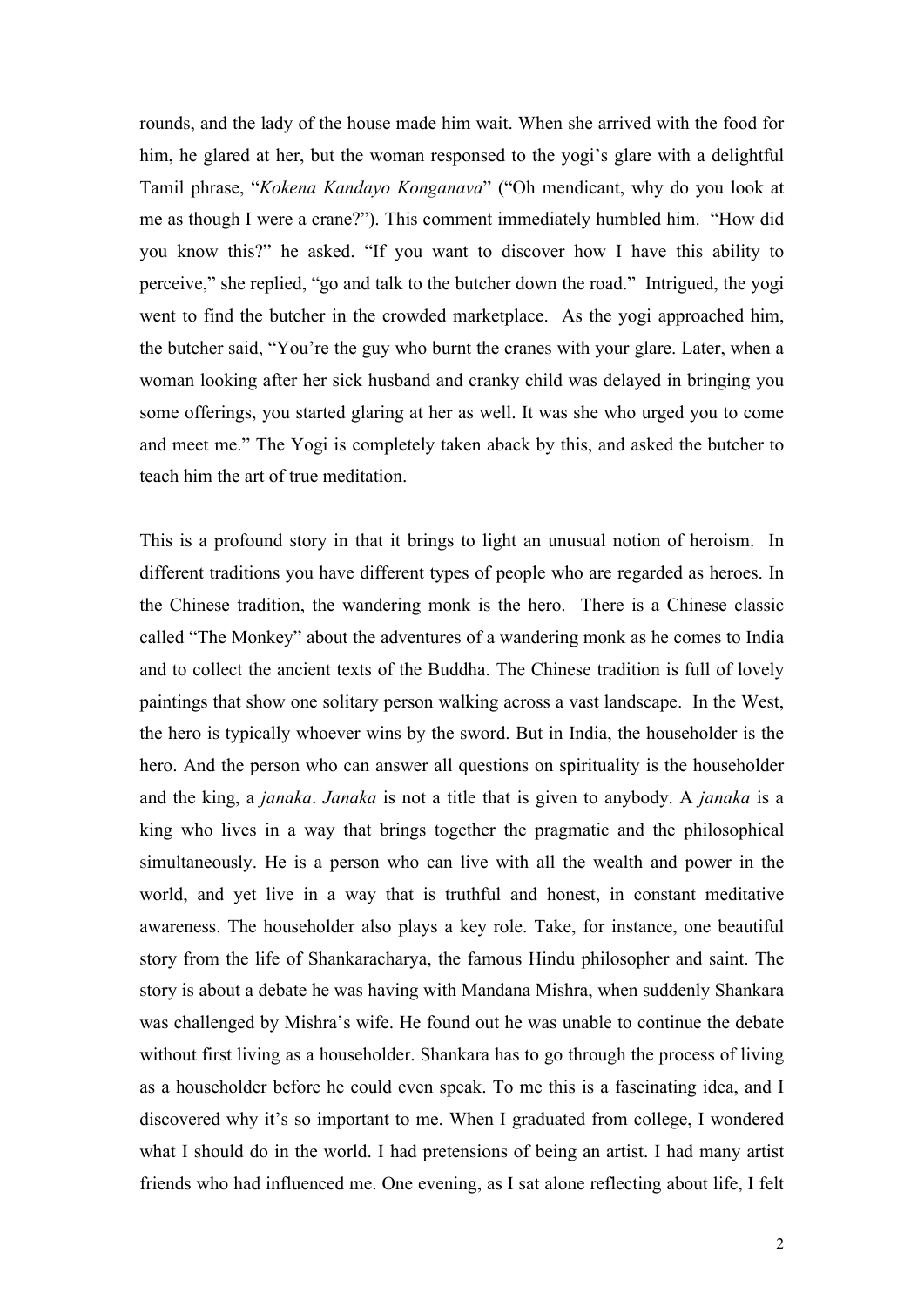absolutely at peace with myself. I thought I should go away to the Himalayas; but suddenly I heard a voice in my mind that said, "You actually don't understand because you haven't lived in the world of *samsara* (the ocean of sorrow and chaos that is the nature of our world)." I now recognize the deep importance of this insight.

Another idea I'm still trying to understand is from the Dhammapada (a book of pithy statements made by the Buddha). There's a beautiful discourse on how man experiences fear and hurt, and how man seeks to take refuge from fear and hurt. But what are the shelters he goes looking for? Man seeks refuge in wealth, in other men, in knowledge, and in the idea of God. The text goes on to say that the hollowness of the shelters of the first and second kinds becomes apparent very quickly because man discovers that whatever wealth he has will not get him beyond the reach of sorrow, nor will other men get him beyond sorrow. The other two refuges are based on belief, and therefore much more difficult to move beyond. The worst is the idea of God, because it creates deep illusion and provokes violence. It is only when you give up these beliefs, and walks the path of understanding your sorrow directly, that you can touch and alter sorrow. I think this is a profound insight. I keep repeating it to myself in an effort to understand it better. I believe that if more people try to understand this path, we may have a next generation that can live well, and a world in which it is possible to live!

My life has been deeply influenced by some of the remarkable people I have met over the years. I've had the tremendous fortune of spending quite a bit of time with J. Krishnamurti, for instance. I met him, Sri. Desikachar, and Yogacharya Krishnamacharya at the same time. This was a profoundly significant time for me. I'd been through a very difficult period in my life – my family had suffered a series of tragic events resulting in the loss of all our wealth and reputation. My first meeting with Krishnamurti was rather unsettling and intriguing. When m**y** wife introduced me to him, he said, "I have just a few minutes to talk to you." I came to him with what I thought were profound questions. But every time I asked him a question, I already knew the answer because I had read a book of his, or heard a lecture that contained the answer. Every time I asked him a question, he would turn around and say something as simple or down to earth as "What's your name?" "My name is Raghu." Again, I'd think of another profound question, to which I already knew the answer, and he would just turn around and say, "Where do you work, sir?" Once I told him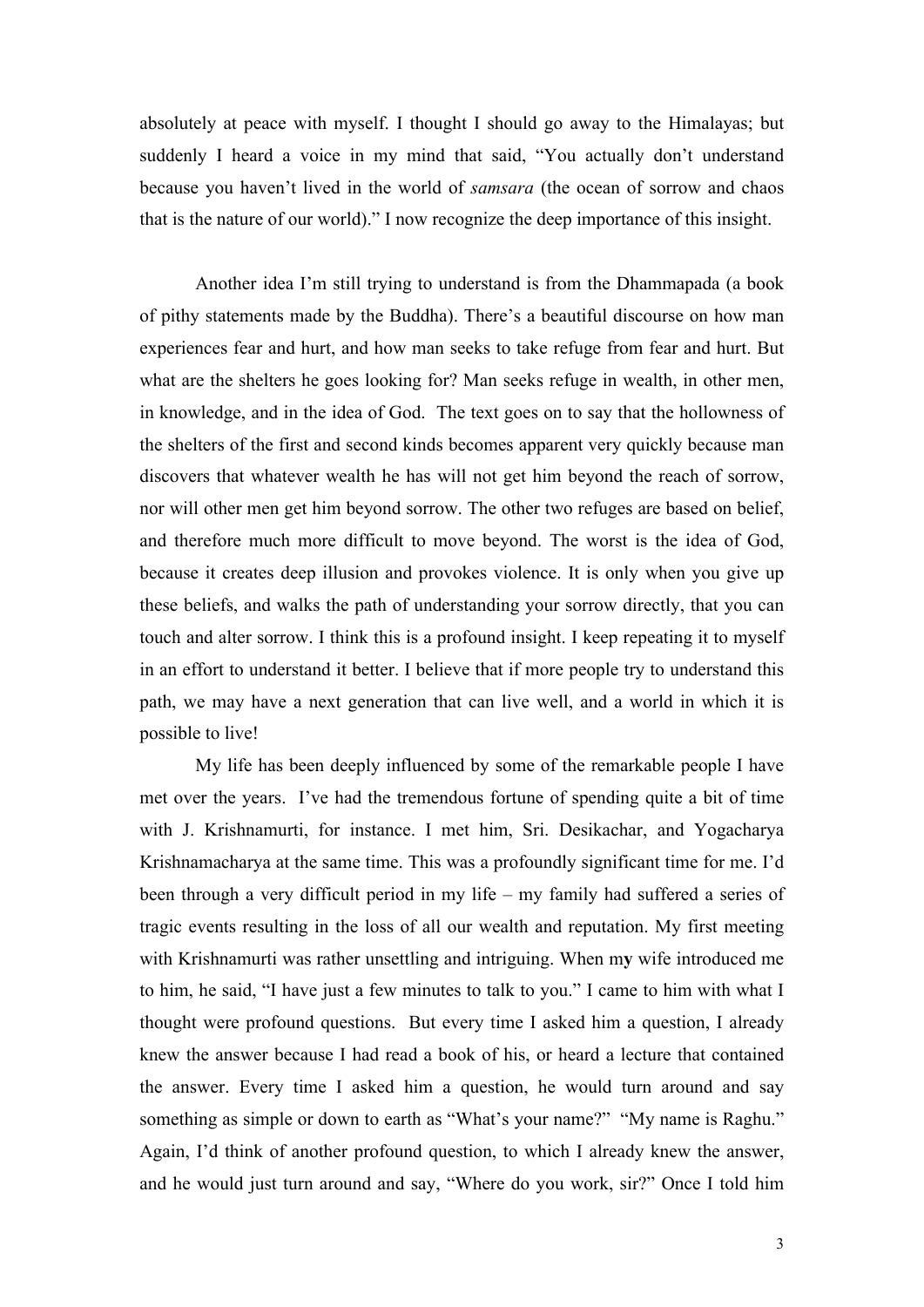where I worked, he asked, "Do you work very hard?" By this time he was laughing, my wife was laughing, and I was laughing. That was the end of the meeting, and yet what I learned was profound. What struck me was that I didn't know Krishnamurti at all, and I still don't. When I read his books, I read my mind into his words, and I say I understand. But what do I understand? I just understand my mind. And every time I read it, I seem to understand it differently. So what have I really understood? After this meeting, I started reading books and listening to teachers very differently.

The second time I met with Krishnamurti he said, "Much of what you're talking about is just a consequence. Just look at the fact that you felt very hurt and let down by your father. Can you deal with your feeling of being hurt?" Shortly after that meeting I happened to read a statement attributed to Lao Tzu that said, "Listen with a listening in which the other becomes what he is meant to be." The only time that I've ever experienced such listening is when I've spoken to Krishnamurti (or Krishnaji as we call him). And it's really an extraordinary experience. I've also been with him in small group meetings. I've found this to be rather revealing, because whenever I am with him and have a question that is part of an ongoing conversation, he will answer me. But when he's talking to somebody else and I have a question, he will not answer me. If I'm not in the here and the now, he's not there with me. And that's left me with the constant motivation to get back to that space, and to listen to others in that space.

Two other major influential figures in my life have been Sri Desikachar and Yogacharya Krishnamacharya, my yoga teachers. I met them at a about the same time as I met Krishnaji, and the entire experience has been life changing for me for several reasons. One is that I come from a Brahmin family, but I later found out that I am, more precisely, a *brahma-bandhu*. Being a *brahma-bandhu* means belonging to a clan of people who are supposed to be Brahmins. Later, when reading the *Dhammapada*, I discovered what being a Brahmin meant. Here the Buddha brilliantly describes a Brahmin not as a member of the highest priestly Hindu caste – as is normally assumed – but as a person who is in touch with the ultimate reality underlying all phenomena. Except for Krishnamurti, and maybe a couple of others, I don't think there are any Brahmins at all in this world. But there are a lot of people who claim to be through some sort of adherence to ritual and tradition. It is part of the Brahmin tradition that a male child at the threshold of puberty is initiated to the ritual practice by going through the *Upanayanam,* or "thread ceremony". I was put through this when I was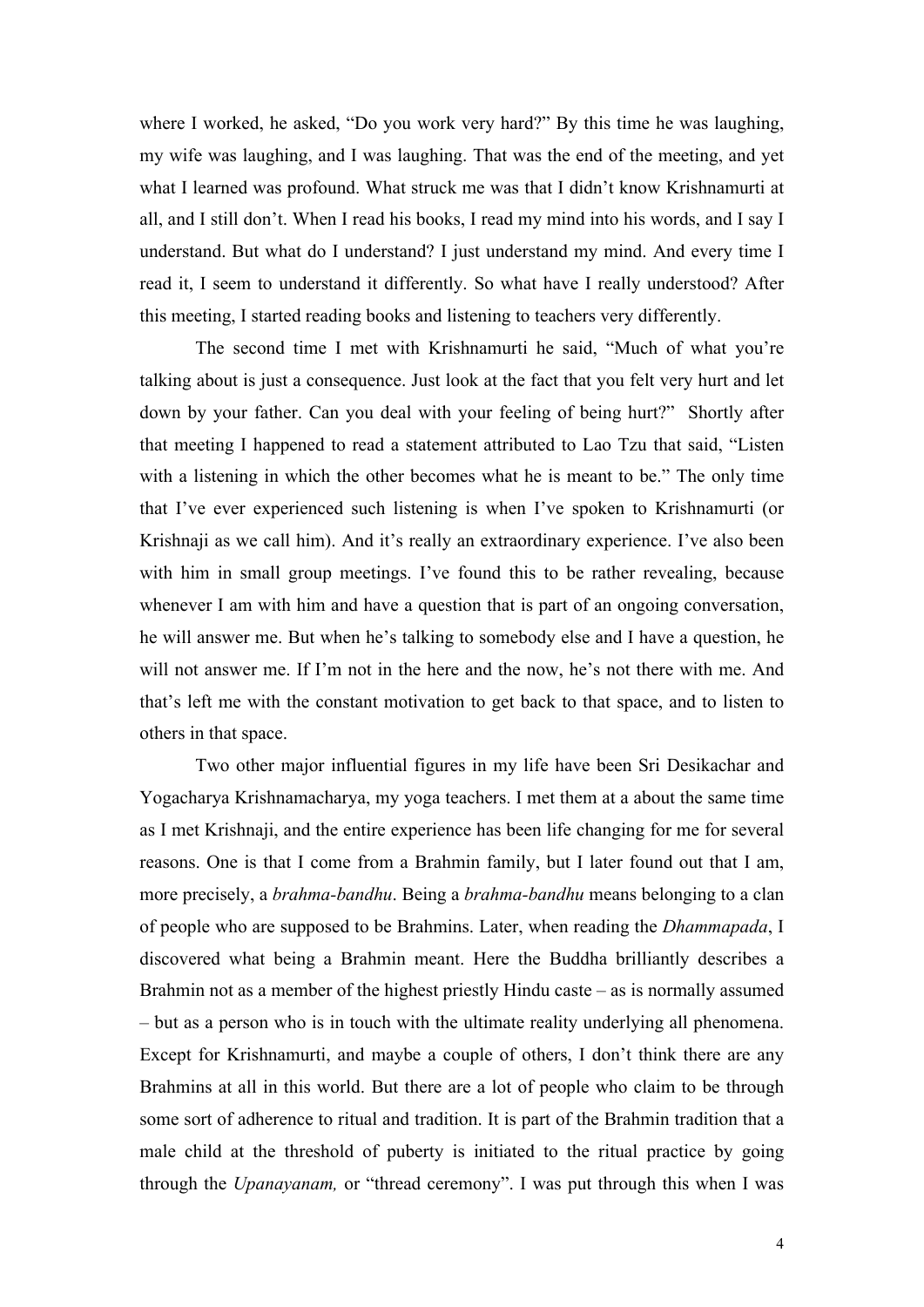twelve or thirteen years old. My father thought we should take a whole set of people to a very famous shrine on a hill in Tirupathi, not very far from Chennai. I went through the holy ceremony, and I was supposed to pray to the sun three times a day. I kept asking everyone around me, "Please tell me what is the significance of this. If you don't tell me what this means, I'm not going to do this." Nevertheless, I did the prayers for one year – that was my promise. But nobody taught me what it meant, so I stopped doing it, and I stopped wearing my holy thread. I stopped doing it, until I met Sri Krishnamacharya. When I started studying with him, what I found most interesting was talking about the spiritual scriptures with him. He would interpret the *Bhagavad Gita*. He would interpret the *Yoga Sutras*. He would talk about the *Upanishads*. And there was nothing he said that seemed to me to contradict what Krishnaji said. The way he would explain the *Bhagavad Gita* and the way he would look at the *Yoga Sutras* was to show how outer practice in harmony with inner visualization is deeply cleansing and energizing. So I started wearing the holy thread once again for some time and saying all the prayers because there was really a beautiful meaning to it, the way it is done, the structure of it. Ultimately I discovered that it just has to do with how you cleanse your mind, and what you affirm of yourself, and how you meditate.

Another eye-opening experience with Sri Krishnamacharya was this : Mrs.Skelton had brought a group of students from the United States down to India. There were also Muslims who would come to Desikachar's school, and people from all over the world. Somebody raised this question: "When we teach non-Hindus chanting, can we teach them the word *Om*, or not?" The Yogacharya swiftly turned around and asked us, "Do you believe that the word *Om* is a sound that expresses the the divine within, that which is beyond all description and form?" We all said, "Indeed, we do." Then he asked, "Don't you believe that everything under the sun is of this essence?" "Yes, of course." Turning back to the person who had raised the question, he simply replied: "How, then, can you even ask this question, when you know already that you're dealing with a person whose very own essence is the word *Om*?" Intriguing reply, coming from a person like Sri Krishnamacharya.

Yogacharya Krishnamacharya and Sri Desikachar, his son, were my yoga gurus. There were two or three very important yoga teachers who brought yoga back to prominence in India. One of them is Sri Krishnamacharya, and his three bestknown students are Desikachar, B.K.S. Iyengar, and Pattabhi Jois -- though each has a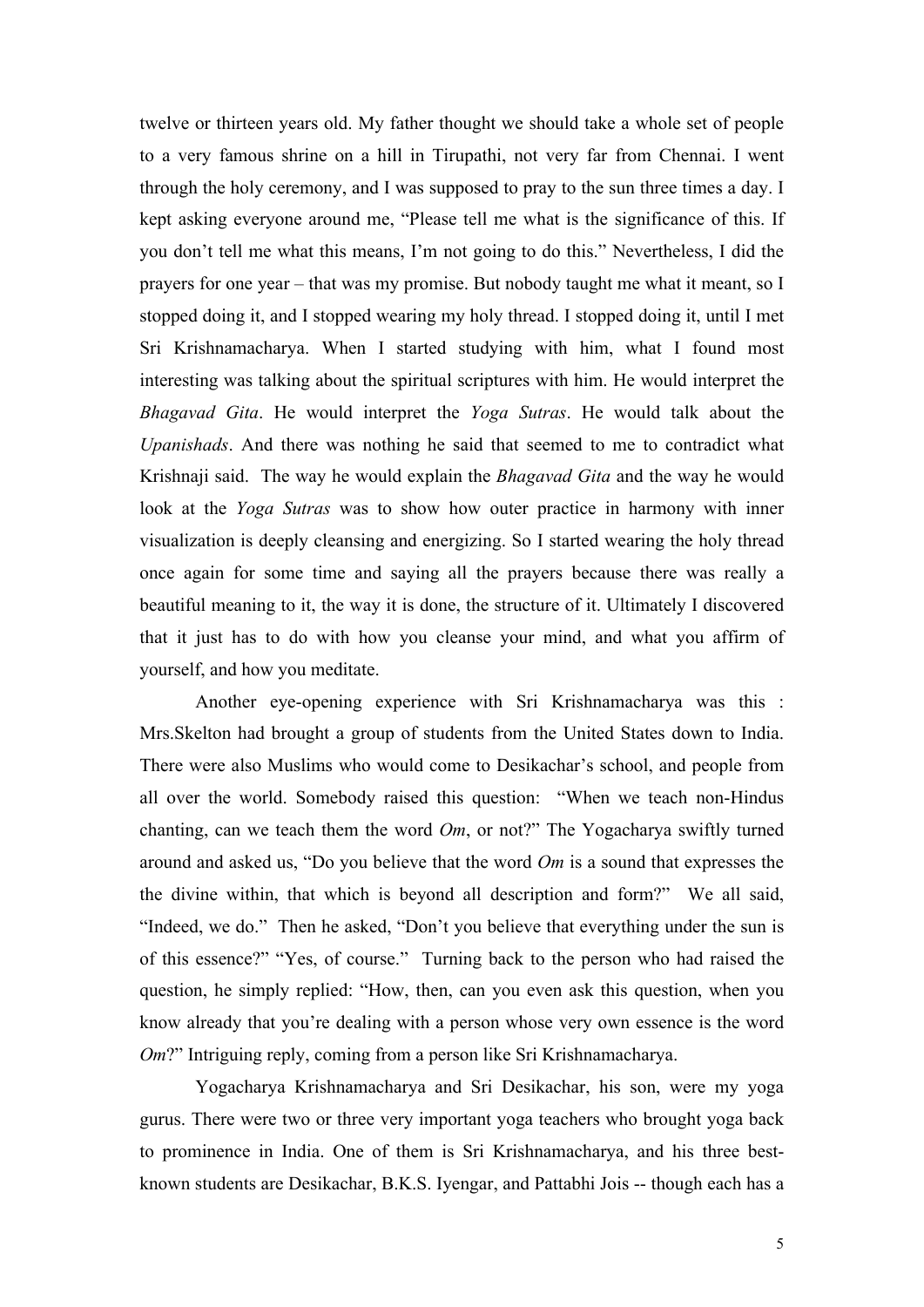different style. You also have the Brahmachari School, the Yogendra School, the Shivanada School, and the Satyananda School. These are broadly the main schools, but there are all other kinds of variations and distortions. Krishnamacharya was very traditional and well-read, a so-called "Hindu," representative of one of the sects of Brahmanism. He was a master of *yoga*, a master of *Sankhya*, *Vedanta, Ayurveda, Visheshika* and *Nyaya* philosophies. Many of his explanations and the ways in which he dealt with the ideas of Indian thought were very rooted in tradition yet refreshingly insightful because they were rooted in a deep understanding of human sorrow and meditative practice.

Another major influential factor in my life has been the experience of working with T-Group learning and Encounter Group learning. How I came to this is curious. When I was doing some organizational consulting with a group of engineers (I am, by the way, also an engineer), a friend mentioned how I ought to get involved with a group of people who were pioneering encounter groups in India. There was an article in the paper by one of the luminaries in this movement at that time on how the ancient Indian philosophy of *Sankhya* and Western psychology were related. I wrote back to him and said, "You have probably studied *Sankhya* in English because you've misinterpreted some of the key words." I didn't know that he was a professor. So he wrote back to me and said, "Why don't you come over to this workshop and we'll have a discussion?" I discovered that his workshop was indeed fascinating – that the *Yoga Sutra*, *Sankhya,* and what these people were talking about were, for me, exactly the same. I began to understand the *Yoga Sutra* and the *Bhagavad Gita* much better by working with what he was saying. Yoga is ultimately about the transformation of the mind – how can I see reality clearly, "as it is"?

*Jessica Locke :* Could you place the *Yoga* and *Sankhya* philosophies in perspective?

*Raghu Ananthanarayanan :* These philosophies are not really part of the Vedic tradition, but they're not really non-Vedic either. They're somewhere in the middle. In some parts they refute the Vedas, in other parts not, but they are fundamental philosophies. *Sankhya* teaches about what is reality, what is the world. *Sankhya* talks about manifestation and evolution. If I have to place *Sankhya* and *Yoga* in relation to each other, it goes something like this: at a certain point in time, there is a thesisantithesis-synthesis of doctrines: *Poorva Paksham*, *Prathi Paksham* and *Siddhantham*.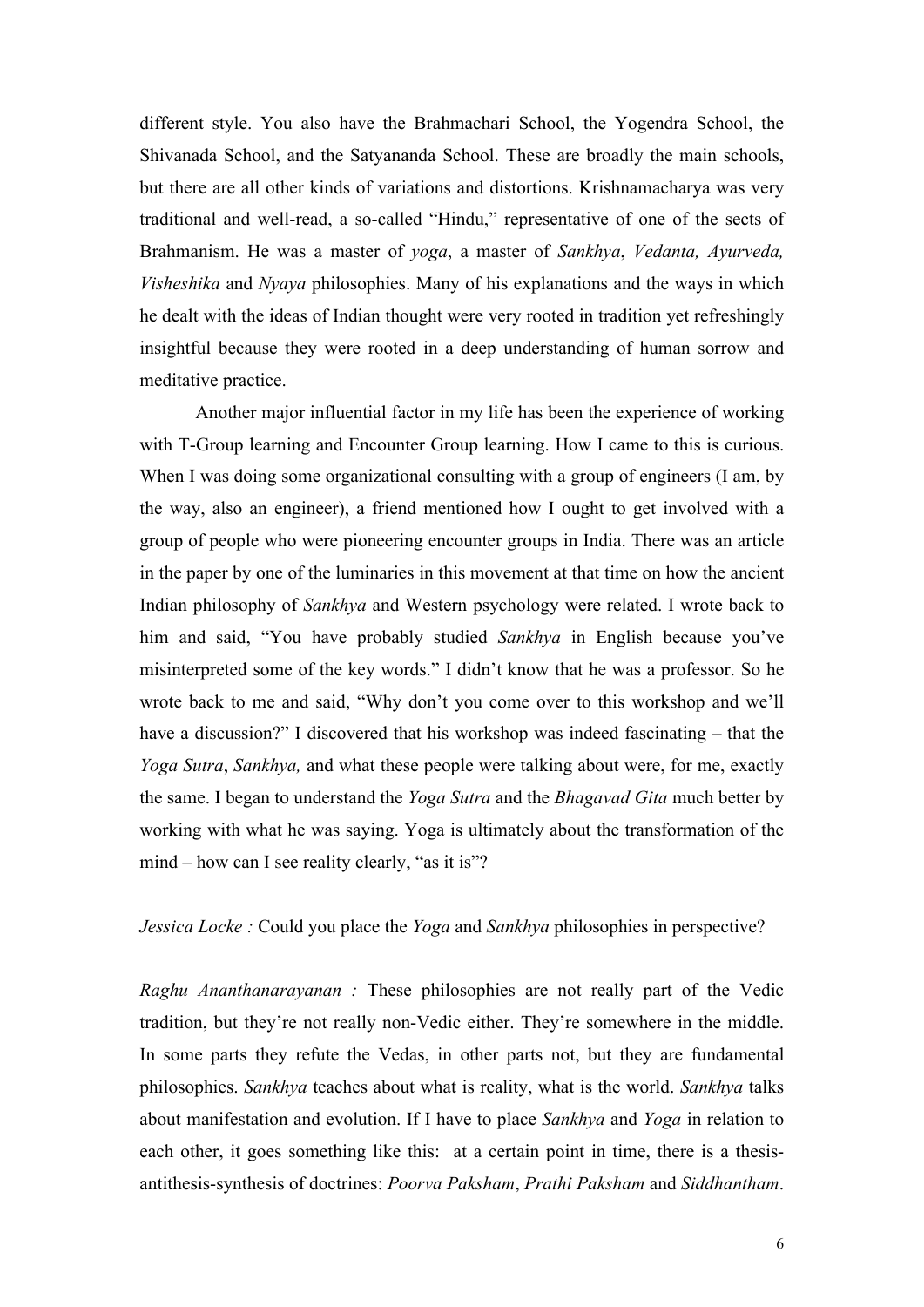Let's just call them points of view. One point of view, the Vedic point of view, says that this world is not real; the other says the world is real. What I need to do is live in such a way that my next life will be beautiful. I have to sacrifice and do these ceremonies, and there are all these gods and goddesses. If I propitiate them well and gain merit, I will go to the other world and be reborn with all the positive fruits of this effort, and ultimately go to heaven or merge with God.

The opposite view is that there is only what you see. It's a very materialist philosophy, called the *Charvaka* philosophy, which teaches that only what you see is real. There's only earth, fire, water and air. Everything you see can be explained by a mixture of these elements. Since you know that life is going to end with death, the purpose of life is to maximize pleasure. What comes in the way of pleasure is fear, so you must learn how to maximize pleasure and minimize fear. The teacher who best epitomizes this school of thought is *Shukracharya,* while *Brihaspathi* is the great teacher of those who believe in the other world and rebirth. These two worldviews are in some sense perennial! The hedonistic, materialistic, pleasure-seeking philosophy on the one hand and, on the other, a philosophy much like every other sanctioned religion where you have a proxy sitting on top who says, "Show me obedience and sacrifice, and I'll show you the way to God." So *Sankhya* comes in and says, "If it's so easy to go to heaven by just following rituals, then why is the person who is doing all these *yagnas* (fire rituals) wasting his time here? Why doesn't he just jump into the fire so he can go straight to heaven? Does the belief not say that the Fire God is the messenger who takes all the prayers and offerings to the Gods?" And then *Sankhya* looks at the other philosophy and says that there are too many other things materialism cannot explain by just talking about the material mixtures. So *Sankhya* is the first philosophy that says there is sorrow, there is a way out of sorrow, and the way out of sorrow is to develop an insightful discrimination between the tangible, the intangible, and the seer who is distinct from both. The only difference between *Yoga* and *Sankhya* philosophies is that Yoga brings in the idea of God. It refers to God as intelligence, whereas *Sankhya* makes no reference to God at all. Yogacharya Krishnamacharya says, **"**In *Sankhya* there is no mention of *ishvara*, but in Yoga there is mention of *ishvara* as intelligence"*.*

Furthermore, my experience with group work has been that it comes very close to the Upanishadic idea of discovering truth. There is a very interesting passage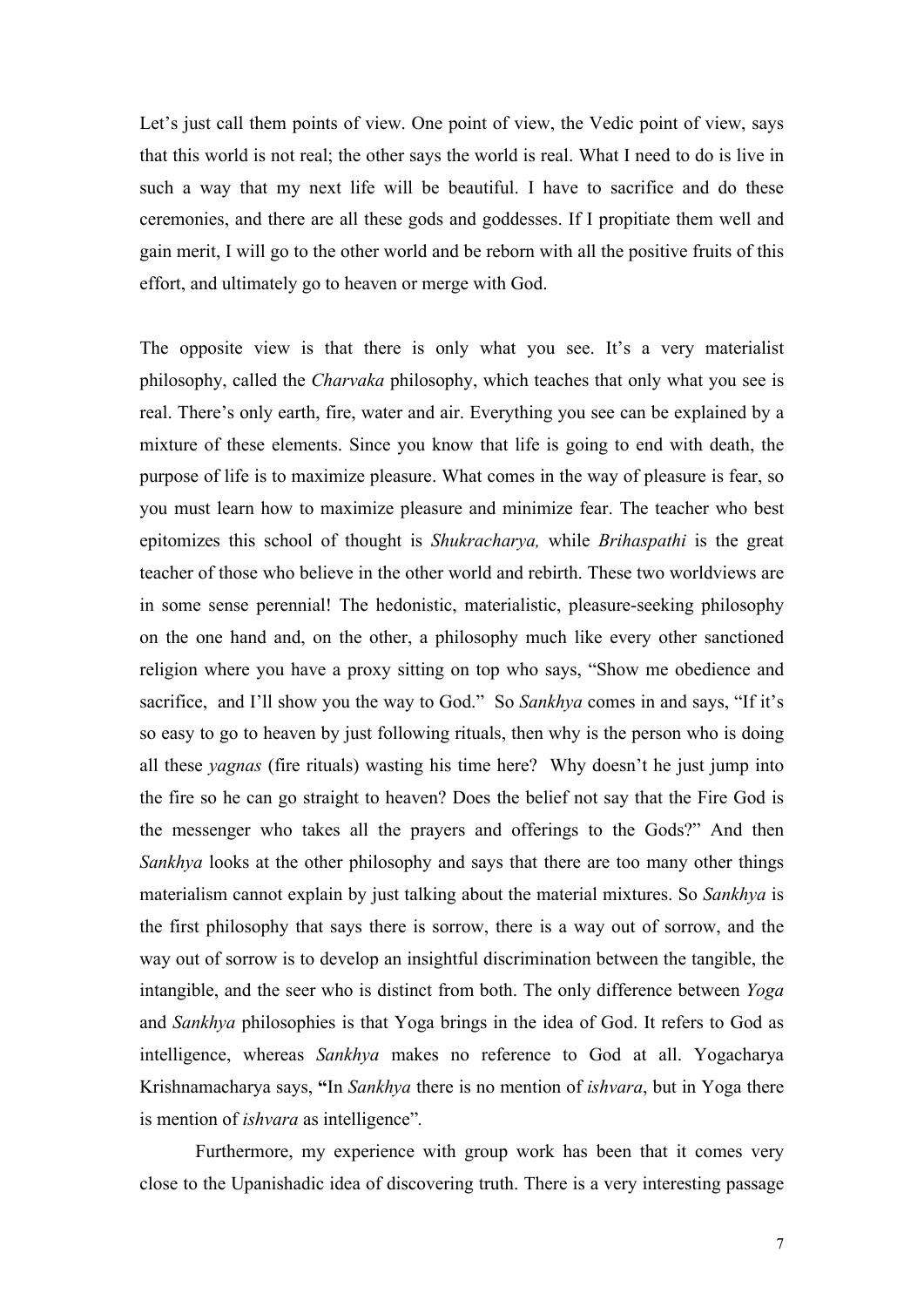in the Upanishads, for instance, that describes dialogue. It describes dialogue as *Sakala*, *Sahrdaya, Samvada. Sakala,* the first term, means that all my faculties are open to receiving. The second, *Sahrdaya,* means a harmony or resonance of the heart. And the third, *Samvada,* means dialogue. So the entire discovery of truth is through this process. What happens in a group setting is the creation of a context in which you can discover your own truth through a process of dialogue. Today I find that I can only really describe group processes through *Sankhya* and *Yoga*. Other ways of talking about it don't convince me as much.

So these are the ideas and practices I'm working with. I apply this inquiry and approach to everything, including organizational development. Most of my ideas in organizational development come from conversations with Ganapathi Sthapati, who is a traditional temple builder. While talking about the essence of his tradition, he once said, "the divine is constantly revealing him or herself through beauty. And every time we human beings discover beauty within ourselves, we touch divinity. You may touch divinity by discovering rhythm and order in words through poetry, in the body through dance, in sound through music, in form through sculpture, in space through architecture, and in thought through mathematics. These are the six paths for encountering the divine through rhythm and harmony. The offering you make in a temple is beauty, just plain beauty." This, to me, is a marvelous way of describing the six ways to the divine, which is much better than the way through the proxy at the top who has to show you the divine. I don't like that path. This way, you don't have to pay anybody or give up autonomy. This makes a lot more sense and is completely compatible with Yoga and self reflexivity<sup>[1](#page-7-0)</sup>.

<span id="page-7-0"></span> $<sup>1</sup>$  There is one other strong influence I use in my work as an organizational consultant, which</sup> is the *Vaastu* basis of design. The *Vaastu* shastras are the traditional Indian approach to design. In the *Vaastu* tradition, the basis of design rests on three anchors. The first is functionality: what is the needuse of this design? The second is aesthetics: what will make the design beautiful? The third is *Ramayam*: what will awaken a meditative, inward evocation? And if a design doesn't have these three factors, it isn't a complete design. This is of interest because when I go into organizations, I'm designing for people, but the entire debate is around effectiveness and efficiency. The person who has to create this effectiveness and efficiency is usually left out. If the third anchor of design – the inner evocation – is not brought in, then whom are you designing for? The entire process becomes dry and instrumental.

Today I'm also reading more and more papers about spirituality and organizations. This is a mixed bag of ethical and humanistic approaches and individual practices. A key criterion, for me, in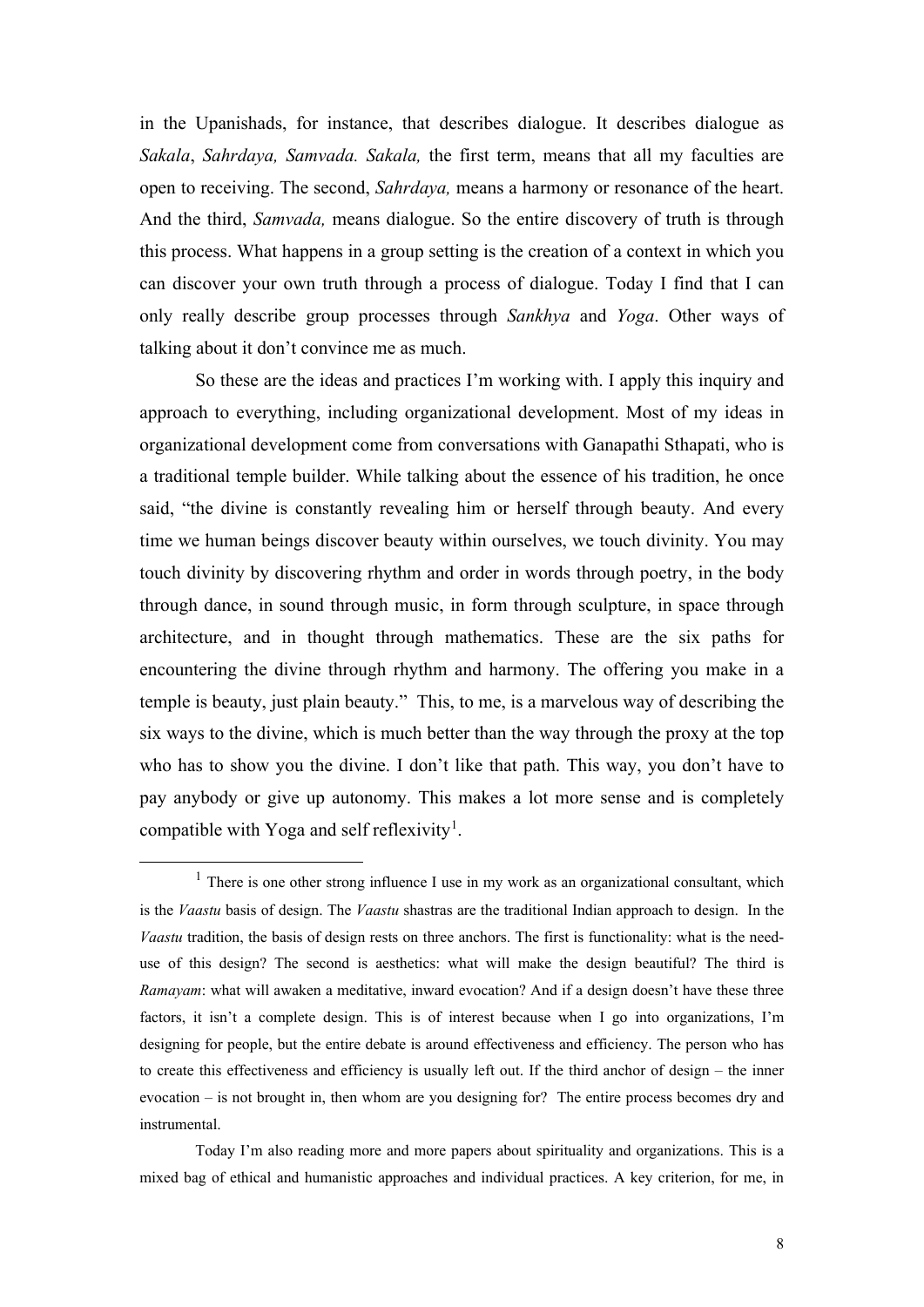*Siddhartha*: Thanks, Raghu. I think you've given us a flavor of many things that you have been struggling with, reflecting on, bringing in yoga and organizational development. To use the word Hinduism, this is a liberative way of using Hinduism, showing that Hinduism is a space, a spiritual laboratory. It's not a defined religion. I think that what you've said shows one way to carry this process ahead, connecting with the traditions of this country, connecting it with your work with Encounter Groups and organizational development.

*Raghu Ananthanarayanan*: Just a word on this notion of Hinduism. I have a feeling the problem is very simple. The problem is that in India I don't think we ever make an effort at defining ourselves. We live, and we live in harmony, and we believe in certain things. Most of what is called "yoga" comes from a tradition that says, "the harmonizing of what is *in* the self and what is *outside* is the way". A tradition that comes up with this kind of statement will not leave behind artifacts. Religions that say we must take on some kind of form in order to attract and capture power will continuously create artifacts and rituals, whereas this yogic tradition will only create meditative practices. In meditative practices, in every form, at every level, and in the other, there is God, and I don't have to do anything special beyond this. It may be easy for a Protestant fundamentalist to come along and say, "You haven't given them what they want. I'm going to teach the way to heaven". And if someone comes along and makes all these promises to you in a vociferous way, you're going to give them a chance. So it's very difficult for any original people, any original form of thought, ever to defend itself against what another person who comes along and says about it. Hinduism, and the word Hindu itself, is not even Indian. The word Hindu comes from the other side of the Indus. It was the Jesuits who first codified Hinduism as a religion, when they first came here. It had not been codified before that. What mattered before were only the rules and ethics of being human. So actually the term

designing an organization is that every person should experience creativity. Design is not just about how something works. The whole process (and the output) doesn't work if it doesn't cause a person to become self-reflective. This is not always easy to achieve given the current thinking about business organizations. However, more and more people are becoming inclined to start a discussion on the subject, and a few ideas do get implemented.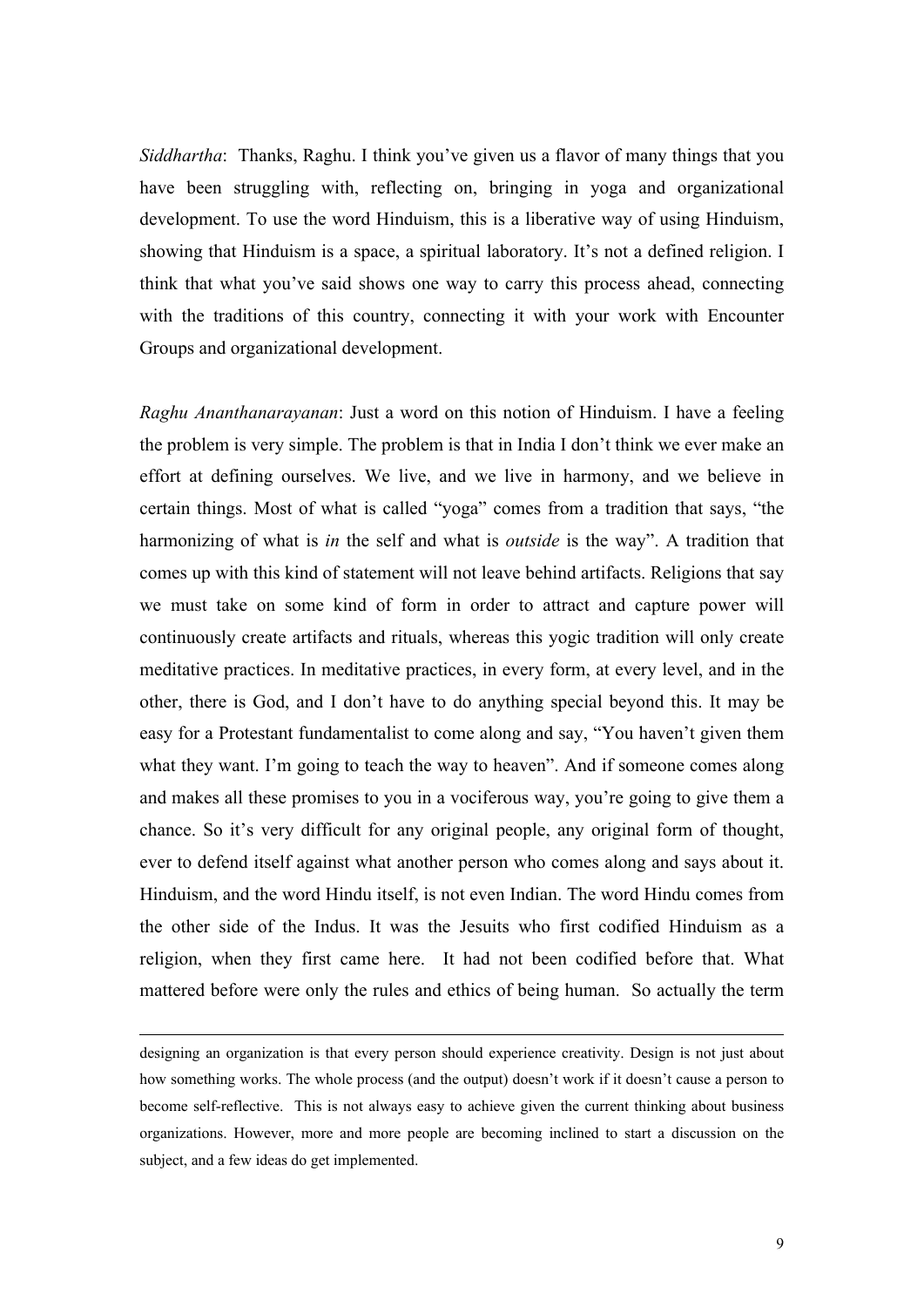*sanathana dharma* makes a lot more sense than Hinduism. The term Hinduism creates some difficulty because of its political connotations. *Sanathana dharma,* on the other hand, means whatever action will enable life to flourish. That's the closest translation to *sanathana dharma*. The word *dharma* actually means to reinstate that which is fallen and to enliven that which is upright. Of course, the word itself is also used today to refer to religion – Abrahamic religions or whatever – and that's a very sad thing.

*Jim Morley:* I'd like to go back to the theme of *ishvara* because I think it's central. It's a central theme to your talk because you've selected several ancient and very traditional Indian traditions that are mostly atheistic. You mentioned Buddhism, *Sankhya*, of course *Yoga*, and J. Krishnamurti. Krishnamurti, of all people, was a great renouncer of religion, while at the same time advocating something of an existential philosophy of individual morality. Sort of a rejection of religion is what he went through, right? So his is a kind of atheistic spirituality. Krishnamurti and Desikachar, the yoga teacher, were great friends and were very humbled by each other. They had a very profound relationship, actually, and it was very historic, even. This has been a theme in my work because I'm constantly looking for a bond between religions that unites them but also distinguishes them. And it seems to me that when you get God and theologies and institutions out of the picture, and you focus on what people do, what they practice, especially their relationships to one another, there's a lot in common. And I think what I've also discovered is that yoga is an inter-religion. It's a spirituality that also avoids the complications of institutionalized religions. That's why Patanjali put it together. And *Sankhya*, of course, is a part of that picture. So I wonder if you might address the issue of atheistic spirituality more directly.

*Raghu Ananthanarayanan*: Let me try. One of the things I've read, and I don't remember exactly where, is that God is a dream of man. There's a line in the *Veda* that says, "Maybe the Gods know, maybe they don't know." A crucial thing about socalled Indian spirituality is that, when it comes to ultimate matters, the meanings of key words and concepts are left quite fluid. Take a word like *Brahma*. As a child, you're given an ideal picture of *Brahma*. Later you are told that "all that is alive and surrounds you is *Brahma.*" And later, when you start understanding the world on your own, you realize it simply means "that which is ever expanding." I think that's a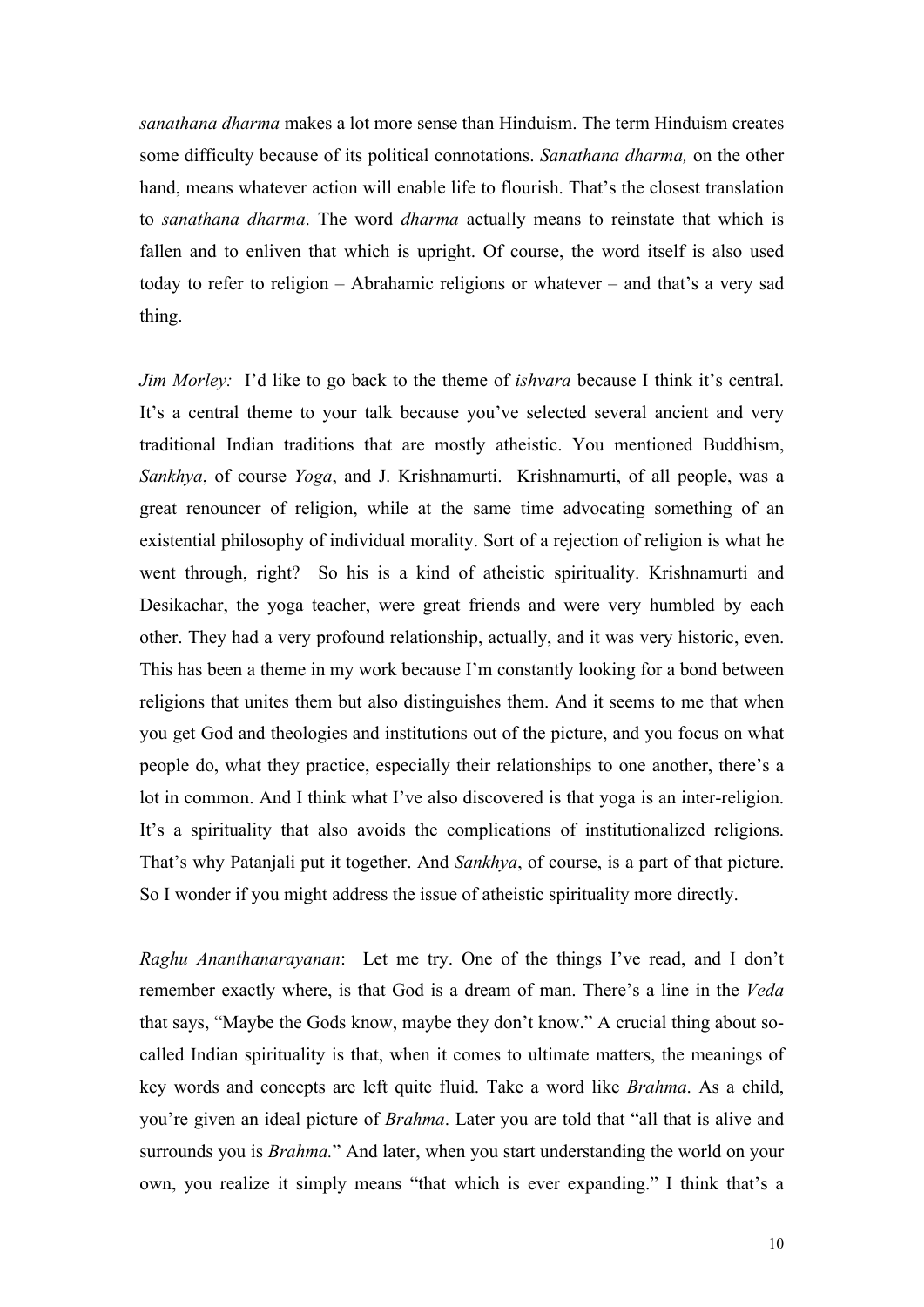beautiful description of the universe. *Maya* is another key word. *Maya* simply means "that which is born, and that which is dying." I think that's a fabulous description of the world as we see it, because the moment we've seen the world, it's already gone. What I find intriguing about the Hindu scriptures is that everything has the possibility of being understood self-reflectively. Every word has a huge breadth and depth of meaning. So the first time you chant *Om*, you chant it and they tell you, "*Om* refers to tangible and intangible reality." They tell you this, and also as you go along you are expected to discover what it means. You discover something more, and then the word becomes more profound, and then the word is just a signifier! It points to and triggers an inner state of meditative awareness! You take another word like *lingam*. Okay, what does the *lingam* mean? I have to admit I get angry when people say it is just a sexual symbol. This is not the right occasion to enquire why the "*lingam*" attracts so much sexually associated meanings. There are five *lingams*. What are the five *lingams*? Earth is a *lingam*, because it signifies something much more profound that is beyond itself. Water is a *lingam*, because it also signifies something profound beyond itself. Likewise, fire is *lingam*, air is *lingam*, and space is *lingam*. That's it. It is simply a signifier of something incredibly more vast and primal. What is it pointing to? I don't know. It's a signifier of something way beyond words and imagination– God. What is the easiest way of signifying something? Drawing a line. Some of the temples that depict these *lingams* are beautifully designed. A temple which says "air is a signifier of God" has two lamps in the sanctum. One lamp is absolutely quiet; it's a steady flame. The other lamp is placed so there's a slight breeze that comes in, so the light flickers. That tells you there is air – something you can't see directly but that you know because the flame flickers and it's a signifier of God.

And what is God? We keep coming up with different descriptions of God. The most beautiful is Krishna. Krishna is a God who grows with you. He is a playful toddler, a mischievous child, a vibrant adolescent, a heroic warrior, and a wise Guru. But when you delve deeper, you discover that the word Krishna simply describes the color of the sky when there's no moon. It's the depth of indigo that you see on a dark night : that is Krishna. I think that's profound. So, does it appeal to the atheist or nonatheist? I don't know. It doesn't matter. The idea of God is very meaningful and healing, but you are meant to evolve out of the idea as you grow inwardly. Use it, but go beyond it; don't get stuck.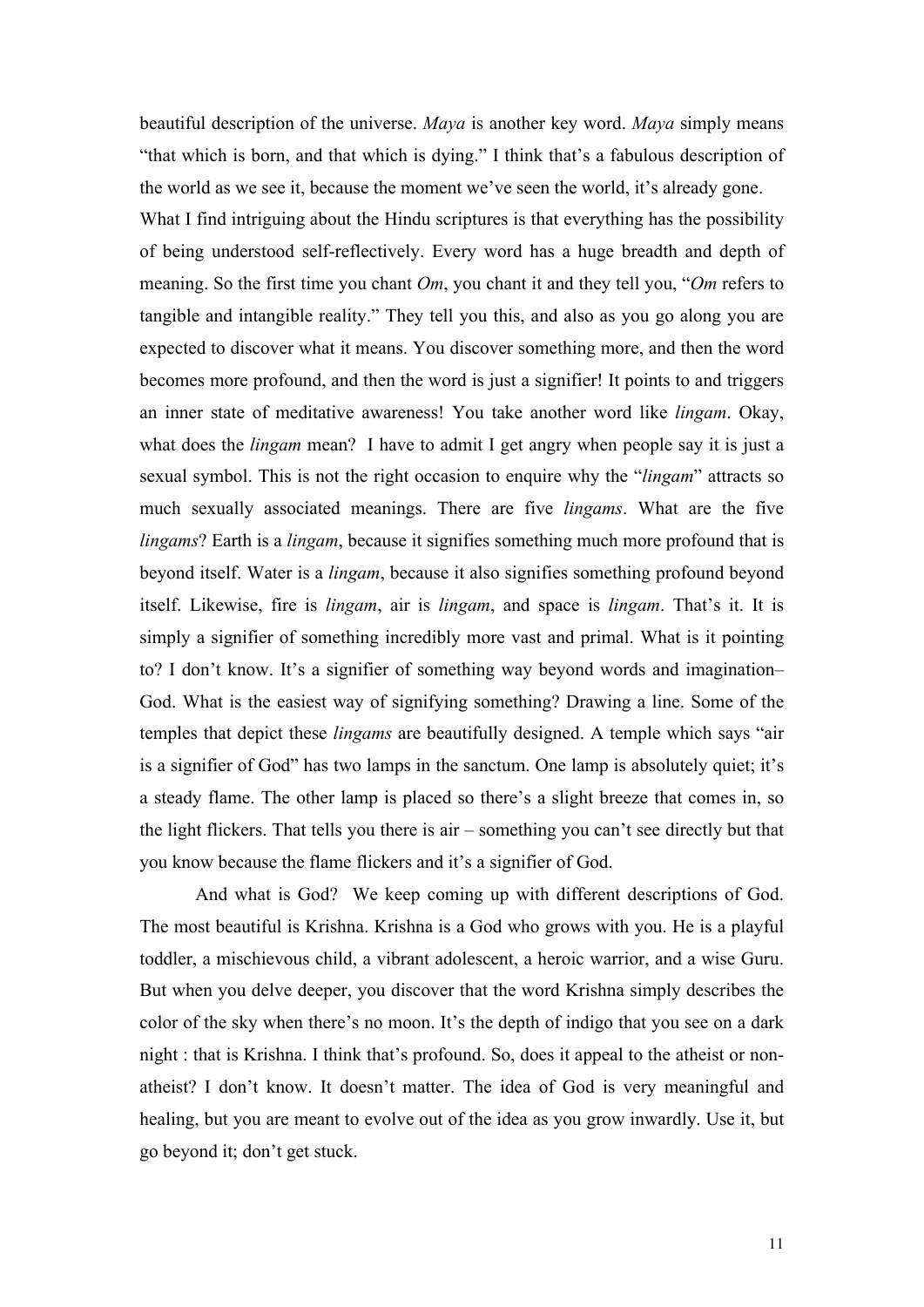*Simon Sleeman:* Thanks, Raghu. I'd like to say that I didn't find your response atheistic at all. In listening to you decide what to say next, I realized this is a matter of being attentive to something outside yourself which, which I would describe as attentiveness to the spirit. It's that which is likely to lead you to the closest truth, this attentiveness to the spirit. So I don't find it atheistic at all! I think it's profoundly faithful. Also what you say about the six paths, that the divine is revealed in beauty. I think this is absolutely true.

*Richard Kearney:* My question is along the same lines. The last refuge of scoundrels is God, some say. *Yoga* provides, as you suggest, a way of dealing with sorrow, pain, and wounds – a way which many today embrace as a form of spirituality without God or religion. My question is this : Given the fact that in the world today there are so many billions of people who *do* believe in God or gods and who call themselves religious, is it possible – or feasible, or practical, or fair – to say to these billions of people that your last refuge is the idea of God, even if by doing so you are increasing your (and their) sorrow rather than decreasing it? In other words, is there a way in which one can bring that healing spirituality of yoga back to the religions and restore the life within them, rather than completely evacuating or voiding our contemporary world of the religious? I say this in two respects. One, because in much of Western philosophy, at the moment, there is what is called a return of the religious" *after* the Enlightenment. Not just in the political and practical sense – "We've got to understand Islam because we're bombing and being bombed. We've got to learn about Hinduism and Buddhism because there are so many Hindus and Buddhists in the world today!" There's also the return of a ghost that's haunting us  $-$  a residual, remaindered, formerly repressed phantom of religion. A sense that there may be something valuable in what was being called the "religious" after all, even if we did need to pass through the purgative movements of modern critique and suspicion – Enlightenment atheism. Marx, Nietzsche, Freud, feminism – in order to deconstruct the wounding and violent nature of religion. But we don't necessarily have to throw the baby out with the bathwater. So my question would be, is there a possibility in something like yoga of restoring the healing possibilities of spirituality to the religious? I ask this because in the West this can sometimes be problematic. For example, there's a current tendency, certainly in North America, to think of yoga as a freewheeling spirituality without any religious or cultural context, where you develop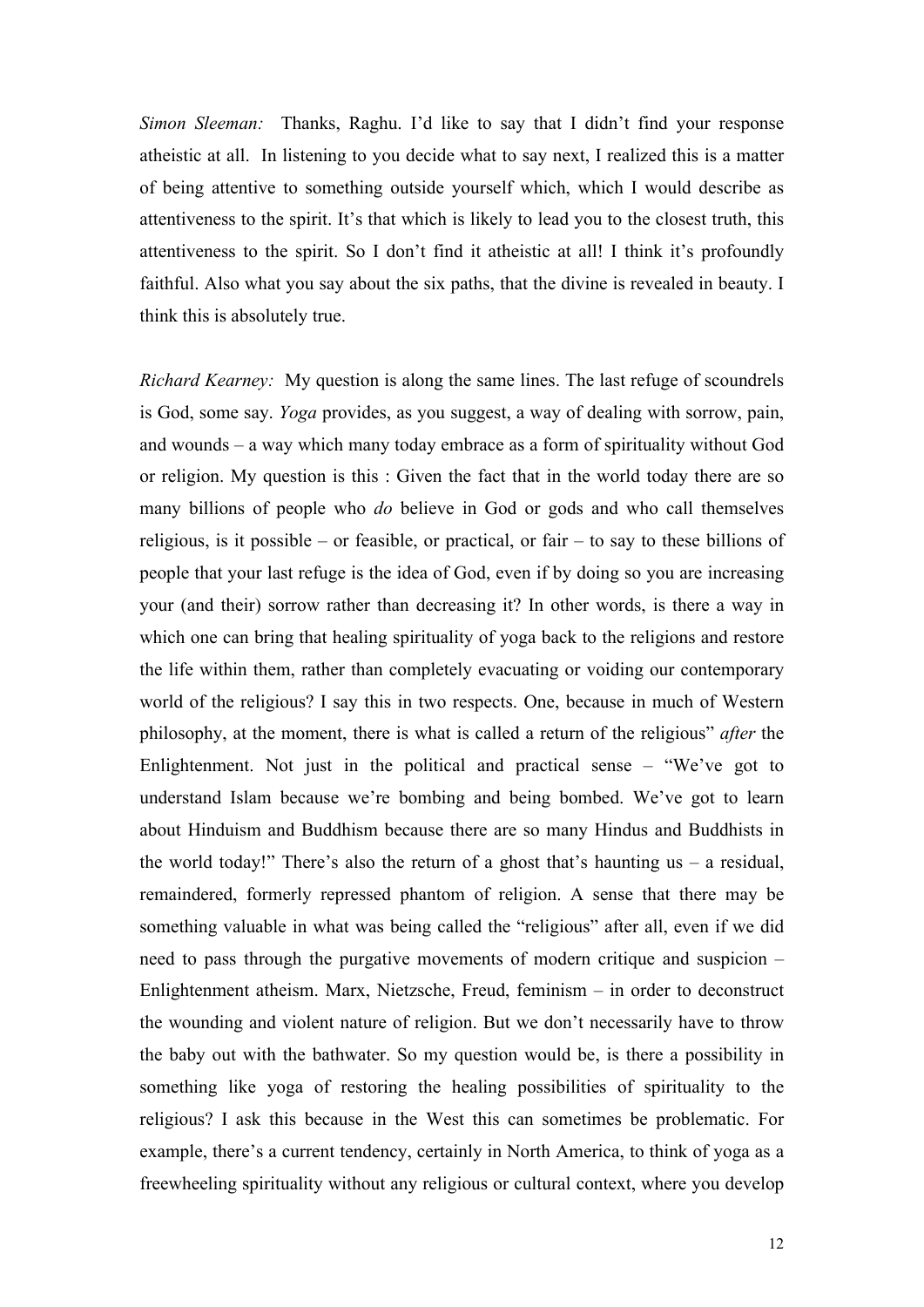a beautiful, healthy body and follow a collective that has now become a multi-million dollar industry. There is much more to yoga than that, of course, but it tends to be a New Age movement in that direction. "Regardless of what is happening in the wider world out there, I pursue my own inner journey and make sure my calves and abs are well toned for my holiday in the Bahamas." That sort of attitude. So, against such misuses or misunderstandings of yoga, is there a possibility of grafting the liberating and therapeutic side of yoga back onto some form of religion so as to reanimate the good within religion?

*Raghu Ananthanarayanan*: I don't really know the answer to this question, but let me just speculate along with you. I come from almost exactly the same position with respect to yoga as you are suggesting. That's one of the reasons why in our school we teach one-on-one. We don't teach in a group. This is because each person requires something different, at each point in time, to address his or her particular experience of sorrow at that time. We encourage prayer if the person has deep beliefs, inquiry if they are seekers and questioners, just regular *asana* and *pranayama* if they are not attracted to the deeper aspects of yoga. All of these methods are suggested in the Yoga Sutras (the aphorisms of yoga) as alternatives. The right practice is one that is both harmonious with the person and awakens his or her spiritual quest. That's the purpose of the one-on-one teaching. At another level, the word religion itself – and Krishnaji has said this many times – is a beautiful word. It means to "bring together as one." But what we're discussing as "religion" is politics. And most forms of civilization are answers to fear of death, as you've been saying. I'm afraid of death, and I'm afraid of fear, so come and give me an answer. Before I've found out that this answer of yours is not real, you've made a lot of money, or you've made a position or you've made a status for yourself. And you hang onto that. Ninety-nine percent of what goes on in organized religion today is just an organized way for dealing with people's fears, as though the high priests really knew.

When I finished college, I was worried like hell. What am I going to do in life? I was overcome by all of these questions of meaning and the purpose of life. I didn't want to go to America because if I did, I would have to go to a college that would give me a scholarship, mostly for research related to war, or arms, or something like that! So what do I do with my life? It was a choice I agonized over : what do I put my energy into, what can I bring alive in my life? I don't think the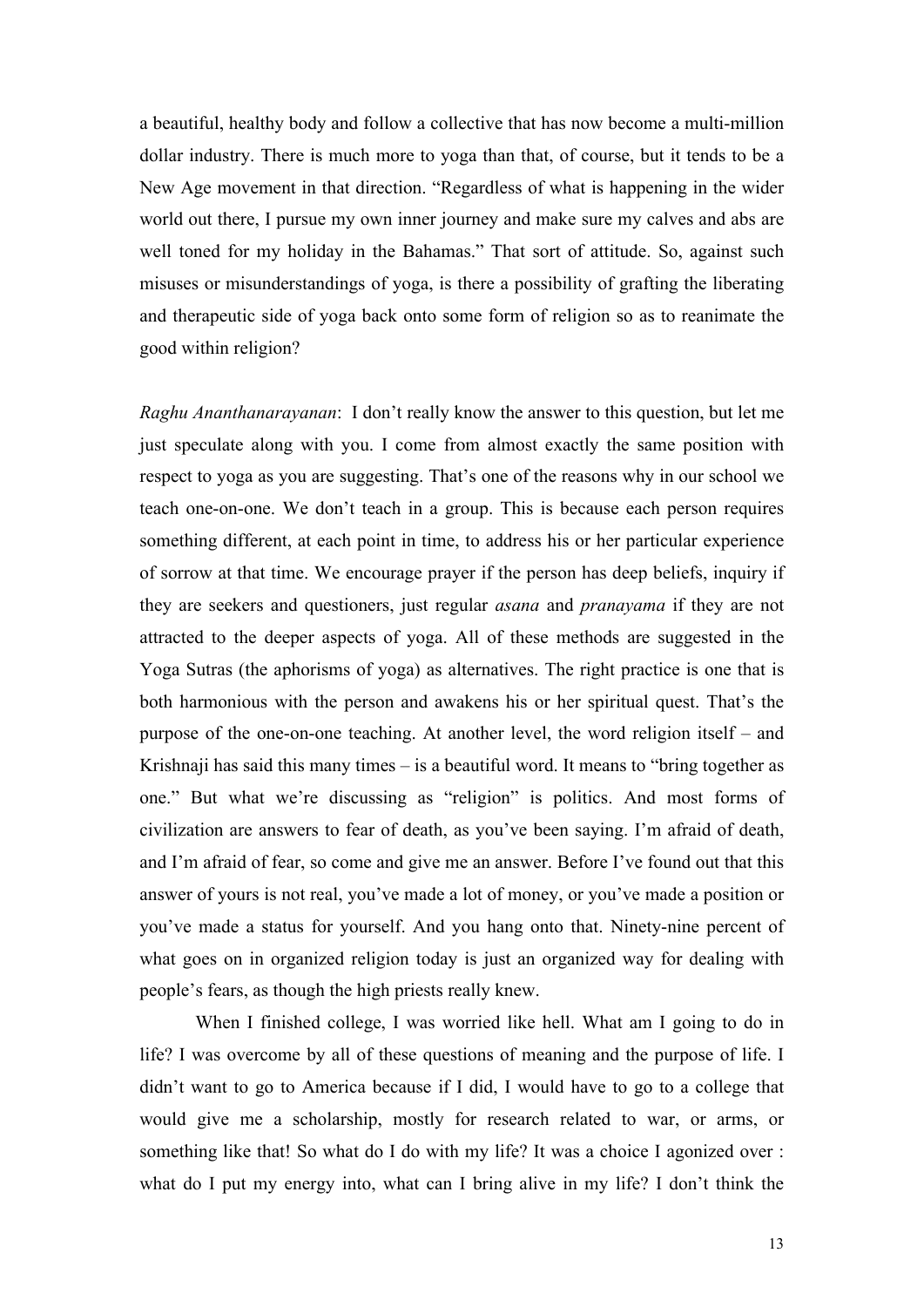heads of these religious bodies know the answers to these questions. The heads of state don't know either. If Blair has made England a great country by selling 30% of his country's arms in the Cayman Islands, don't tell me he doesn't know whom the guns are going to. And why is he doing this? It's not so difficult to see what he's doing; he's contributing to war. If 15% of the GDP of the world is going to war, it's not such a difficult question to figure out how we can get everybody fed. There's no question. Everybody knows the answer. It's like Bob Dylan said, "It's blowing in the wind." It's another struggle we have to deal with along with the idea of God. What do you *do*?

I had a student once who gave me a small book. He said, "Read these statements. Can you tell me where they come from?" I couldn't make out the difference between the Christian statements, the Sufi statements, the Zen statements, and the Upanishadic statements. They all sounded exactly the same. When the prophet started his work in Medina, he had to get a group of people going, believing in themselves, and he did a great job. Other people have used this and constructed all kinds of structures of organized religion around it and now they're the biggest moneyspinners in the world. So who's going to stop them? The issue is not the billions who believe. It is the few who cynically manipulate fear and belief.

*Julia Feder:* I'd like to go back to something you said earlier, Raghu, about your frustration with the interpretation of the *lingam* as a sexual symbol, and I have to say that's a part of the Hindu tradition that I don't really understand. I'm not trying to offend, I just am seeking greater understanding here. If the *lingam* is a signifier of something that is beyond, then what would the meaning of the *yoni* be in that context?

*Raghu Ananthanarayanan:* Very simple – that's another signifier. Just as you are a signifier, and I am a signifier. *Yoni* means the vulva. There is a whole Upanishad piece that talks about what is ecstasy. It starts by saying that the greatest kind of pleasure a young male can experience is sexual pleasure. And they multiply it by a hundred, increasing it up through various levels. We have no problem at all in Indian art with accepting that sex is a beautiful thing and that sex is human and that sex is God. There's even a whole text in the Shaivite tradition that talks about various points when we can experience the stopping of the mind and transcend it. And one of them is when you have sex without worrying about things and just experience the immense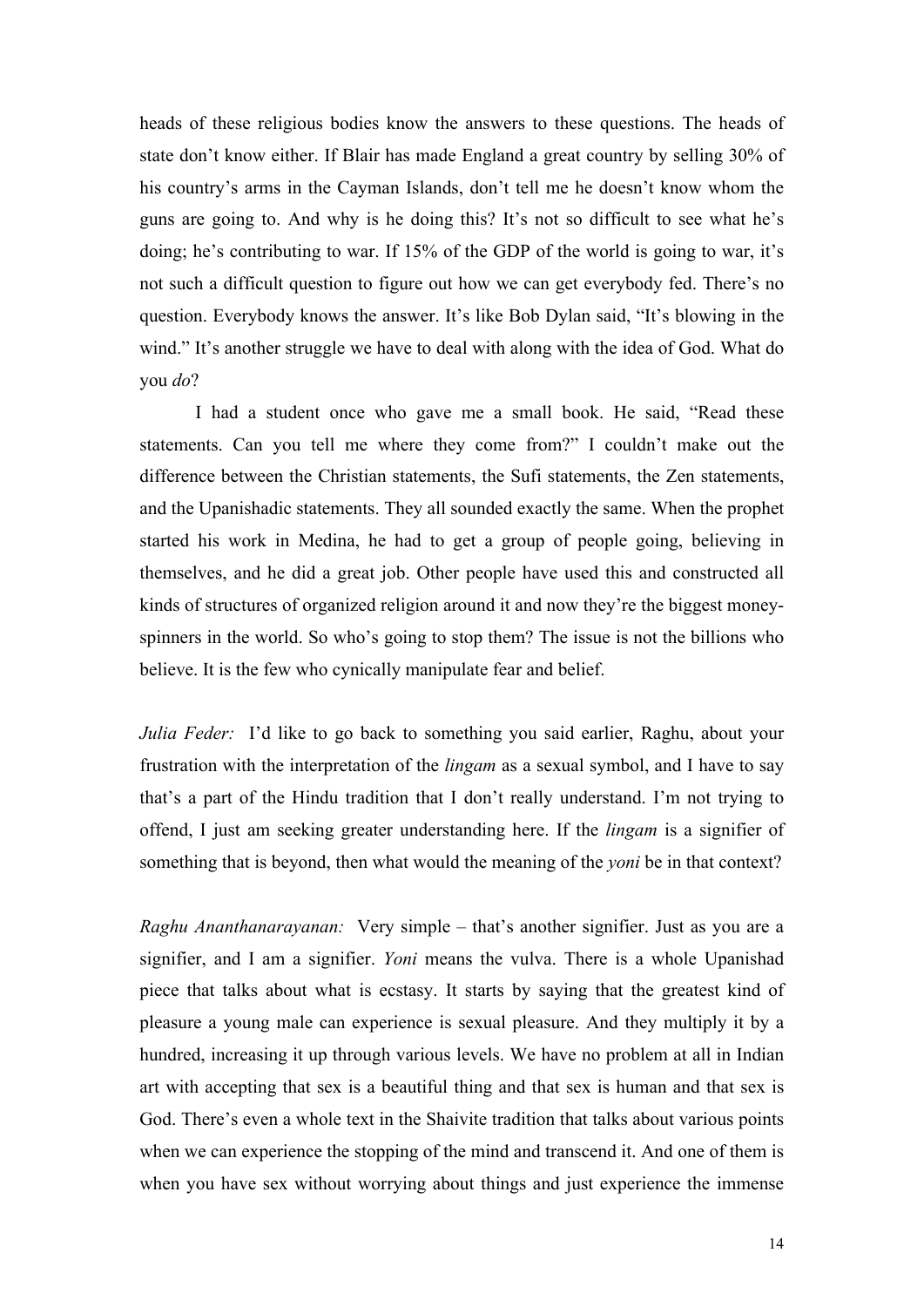pleasure of the embrace. There's no guilt, there's no issue attached to it. The other thing that is important to know is that in several of the so-called spiritual texts are a whole set of discussions about topics that would be categorized separately in a modern library. There are discussions about evolution and about the nature of time. And then there are other parts that talk about how to "keep your nose clean," literally. And when Max Muller and other Indologists came to India, they talked about all of them as spiritual texts, and that's the problem, because we haven't categorized knowledge in that way in Indian tradition. We haven't said, "This is science, and this is not." We've simply said that all of this is real, and all of this is the way we look at life, therefore, right living comprises of the following…" Take the definition of time for example. The Yoga Sutras say that there is a subatomic particle that moves from a current position to the immediate next position, and this movement is time. It's called a *kshana*. That's the basic measure of time. But since this time cannot be measured, it goes on to say that the measure of time is based on more tangible movement. The same text then discusses change, impermanence, and sorrow caused by clinging to a mistaken idea of time. So it's not that a sexual connotation doesn't exist. It is not a central idea, yet it is not an impediment to spiritual inquiry or progress either. To me, Hindu thought reflects the belief that sex, as much as understanding all the scientific ideas, is a way to divinity. But calling the *lingam* only a sexual symbol is ridiculous. And *lingam* is a word that comes from *Sankhya*, where is refers to a whole stage of evolution and manifestation.

*Shelley Hubele:* My question is a bit more conversational, I think. You spoke of religion as a situational phenomenon with someone telling you how to live your life and accepting money in order to do so, or as a way to hold off pain or suffering. I wonder, though, at what point does the experience of religion for those who are actually within the religion become valid, and if the ritual and communal and metaphysical understanding is valid, and the religion as such is spiritual and meaningful for the individual? Is that reconcilable with religion as you've presented it, as an institution?

*Raghu Ananthanarayanan:* I have nothing against religion in the form of the practices. I practice some of them – I do my prayers every now and again, I do chanting. My wife believes in prayer, and she gets a lot out of it, and she practices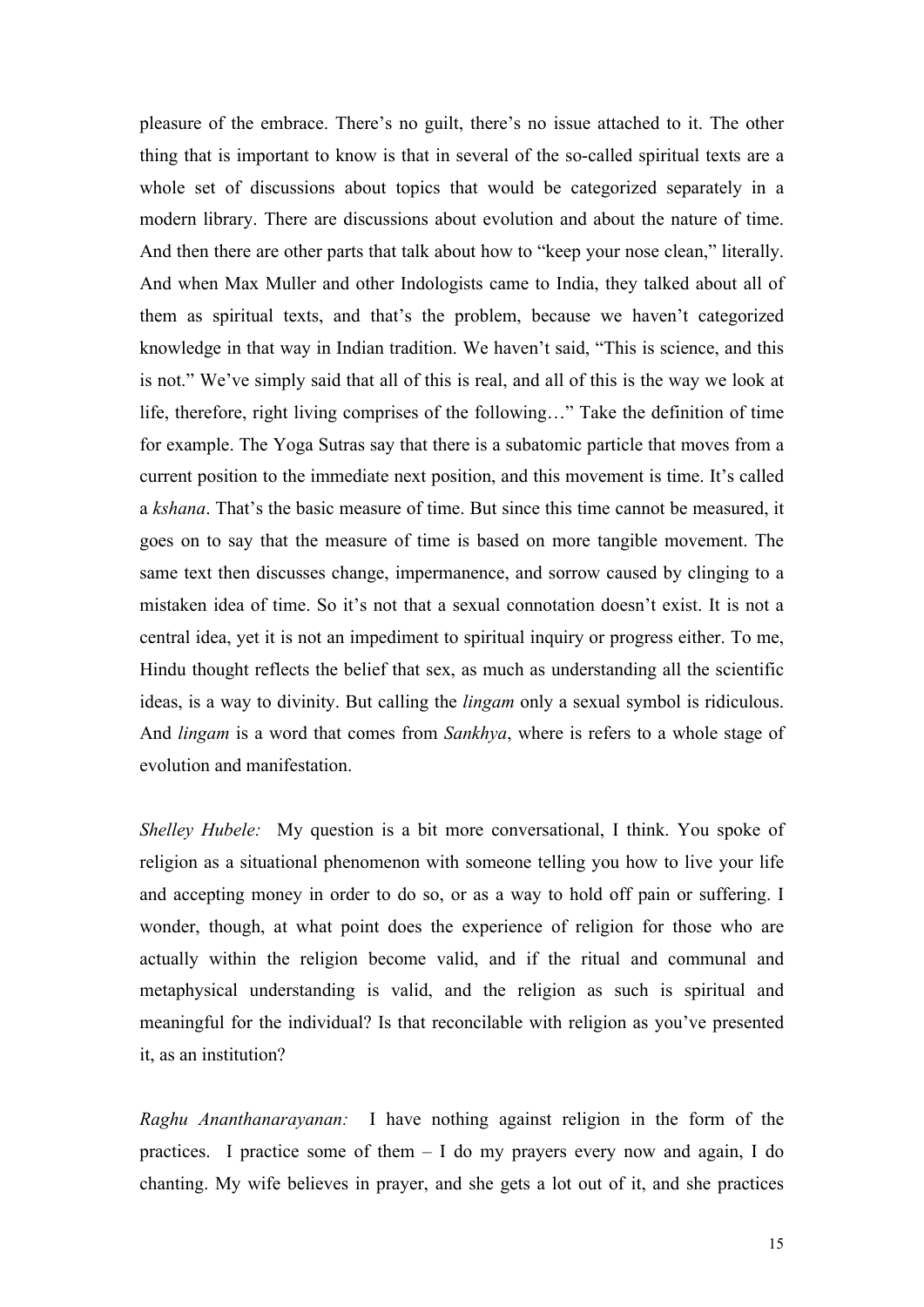yoga and all of the things I discuss. The issue has nothing to do with religion or religious practice. The issue has to do with organized religion and organized interpretation. I really have an issue with organized interpretation because it actually takes away from religious experience. For example, most Hindu rituals are very simple, everyday facts. I'm sure this is true of all rituals, but it is certainly true of Indian rituals. What you have in an Indian ritual is the concept that the purest fire is the fire of the woman of the home cooks food with. So you actually bring the fire from there and place it in front of your deities. You use this fire in the prayer and rituals. You cook the simplest food that can be cooked in that particular season, and you place it in front of the deity. What is the offering and what is the ritual? The ritual is the quality with which you make the simplest things and the quality with which you offer it. This is blessed, because it is done with a meditative quality, it is just a simple action. That's all. I'm supposed to do my rituals every morning just to remind myself to be able to pay that kind of attention to everything that I do. If I achieve this attentiveness, then all my acts are an offering to the Thou. There are times when people who do not have religion or ritual go through problems, because they do not understand and internalize inner boundaries. So religion as disciplined respectful practice is essential. But if I am left to myself to discover this, if my fear is not compounded by your explanations of how you can get me out of it, I can understand and overcome my fears. But you compound it for me by talking about heaven and hell, and I'm going to get stuck and become dependent on you both for the interpretation of reality, and to be my savior. Once I'm stuck, I suffer and you make the money. That to me is organized religion. I think that's dehumanizing, whereas rituals and religion are not dehumanizing. They're beautiful. They are the source of dance and music!

*Catherine Cornille*: I'd like to continue this conversation also. Shelley asked what makes religion valid, and I'd like to ask what makes religion invalid. You said it is organized religion, but the phrase "organized religion" is a very imprecise one. What does it exactly mean? I think you being a disciple of Krishnamurti, and him showing you how to look at things, is a seed of organization which, with growth, becomes an organized religion. But then, within Hinduism you have a number of organized religions, and Christianity is an organized religion, even though it's not really, it actually has a number of sub-organized religions. So it's very general to say organized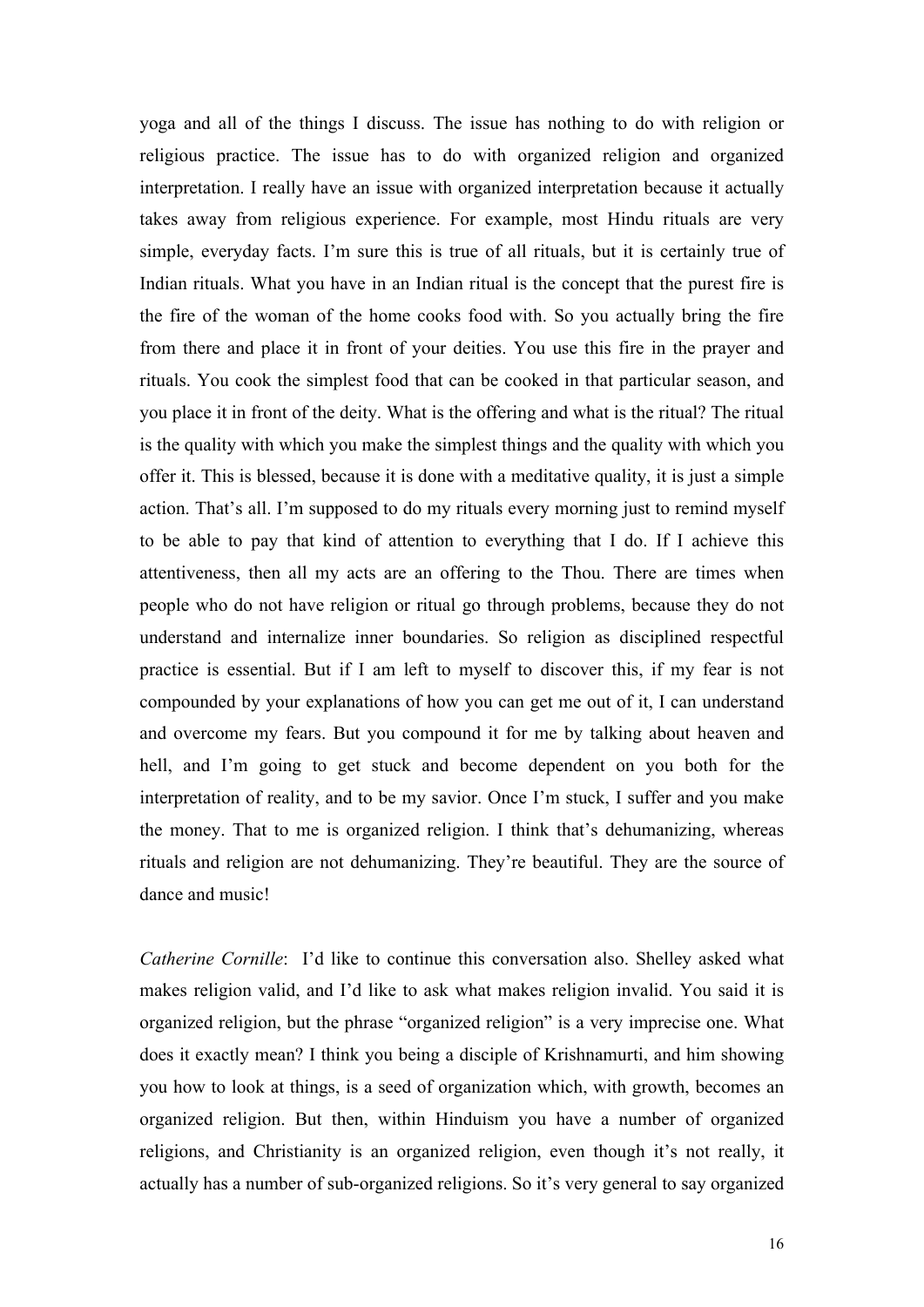religion is bad and the rest is good. I would like you to clarify precisely what is bad about organized religion and what, precisely, an organized religion is, because you affirm the importance of rituals, which are provided by organized religion. So where does that ritual that is of organized religion no longer seem to be helpful or constructive? And my question is really a deeper one with regard to Hinduism itself. What has always mystified me is whether there is a critical mass within the spiritual laboratory that is Hinduism. Is everything that is experimented with okay? Is there any kind of criterion within Hinduism that makes a particular guru illegitimate or a particular movement immoral? I'm sure there is no orthodoxy on this matter, so what I'm looking for is a general idea, I suppose.

*R. Rajaram:* This is one of the most common questions that people who are trying to learn about Hinduism ask. There is, as you say, no real answer, but as a starter I would say that the first thing you really need to know is that even as we say that Hinduism is a great collective of many traditions, there is one category that helps conceptual clarity. It is an amalgam of great traditions and Vedic traditions. When we say great traditions, we do not mean it as an adjective. It is dominant and subaltern traditions. Some people in America say that Hinduism is essentially Brahmanism, and there is no such thing as non-Brahmanic Hinduism. But I think this is inaccurate. There is certainly some rubric of principles that can guide what you are doing within Hinduism, which would be your belief in the oneness of reality with the potential for plurality. And finally, there is this notion of *Jivatma* and *Paramaatma*, which would mean your individual soul and the cosmic soul. Though your perspectives are different, ultimately the goal is finding unity with the *Paramaatma*. Then there are the four stages of life's journey that are certainly notions that could be called Hindu. It's a very irresponsible statement when someone says that in Hinduism "anything goes". But within this rubric, there's a lot of room for diversity of positions and plurality of perspectives.

*Raghu Ananthanarayanan:* Let me add to what Rajaram has said. The word religion itself is problematic because that word has lost its original meaning. If you stick with the meaning that religion is that which brings the energies of the self together, then I think yoga and religion are the exact same thing. Yoga may be an excellent translation for the word religion and religion may be an excellent translation for the word yoga.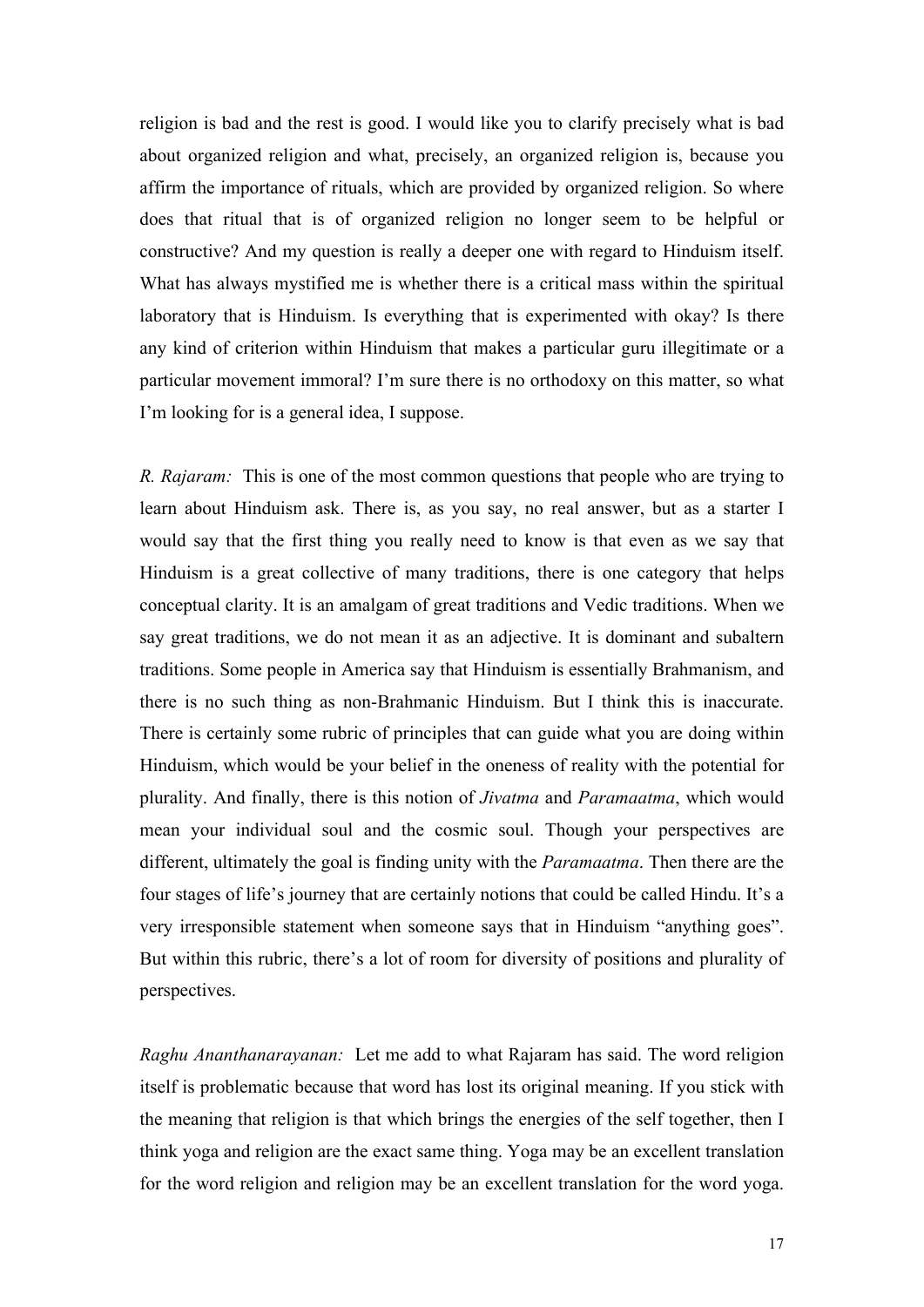But if I did that, then I'd be getting into a problem. So what do I do? The reason I went into yoga was because I was searching for the answer to some questions: What is Indian? What is India? I searched quite desperately. I traveled, I read a lot of Buddhism, I talked to a few people. What I found was that all of Indian religious thought agrees with the fundamental principles of yoga. Any religious thought you find in India will talk about *yama* (interpersonal ethic), *niyama* (personal discipline), some form of *pranayama* and s*amadhi* (contemplation and mediation). There's no Indian thought that doesn't speak about all of this. The fundamental purpose of any of these practices is to be able to get into that state of meditation. What I find very strange is that people who have not experienced that state of meditation talk about what was said by other people in that state of meditation. For example, take Shankara. Shankara, in his state of meditation, explicated what is *advaita*. You have these quintessential statements in the Vedas. Shankaracharya in his state of meditation gave it one meaning, and another sage said another thing in his state of meditation. Do I know anything about it? I don't. But all their followers keep fighting over the interpretation of their particular saint. I don't understand this. So whenever those kinds of orthodoxies come in, I call it religion and I keep it away. To me, organized religion is anything that somebody is talking about which they haven't really experienced. Which is why I call them "proxies".

There is an important rule called *apta vachana* that says you should only listen to that person who behaves and reflects what he speaks about. So in the general Indian public, people don't much care for gods, goddesses, this, that and the other. They actually care more about living things. So they go to anybody who is a wise teacher. They'll go to a Muslim or a Hindu saint because they think that he is someone who reflects truth. They'll go to anybody who has a kind of saintliness about him. So the first rule is: Do you live by what you say? If you do, then I'll listen to you. The second rule is you only take as evidence that which you have experienced directly. Everything else is provisional. So you listen to somebody, and you think that this person is making sense, but unless you experience something for yourself, do not take it as truth.

When I first started working with my teacher, I would not ask any questions. I would just do what he told me to do. He would say, "Do this chanting." I would do the chanting. He would say, "Do this *asana*." I would do the *asana*. This continued until I became ready to ask questions, and finally after I'd been working with him for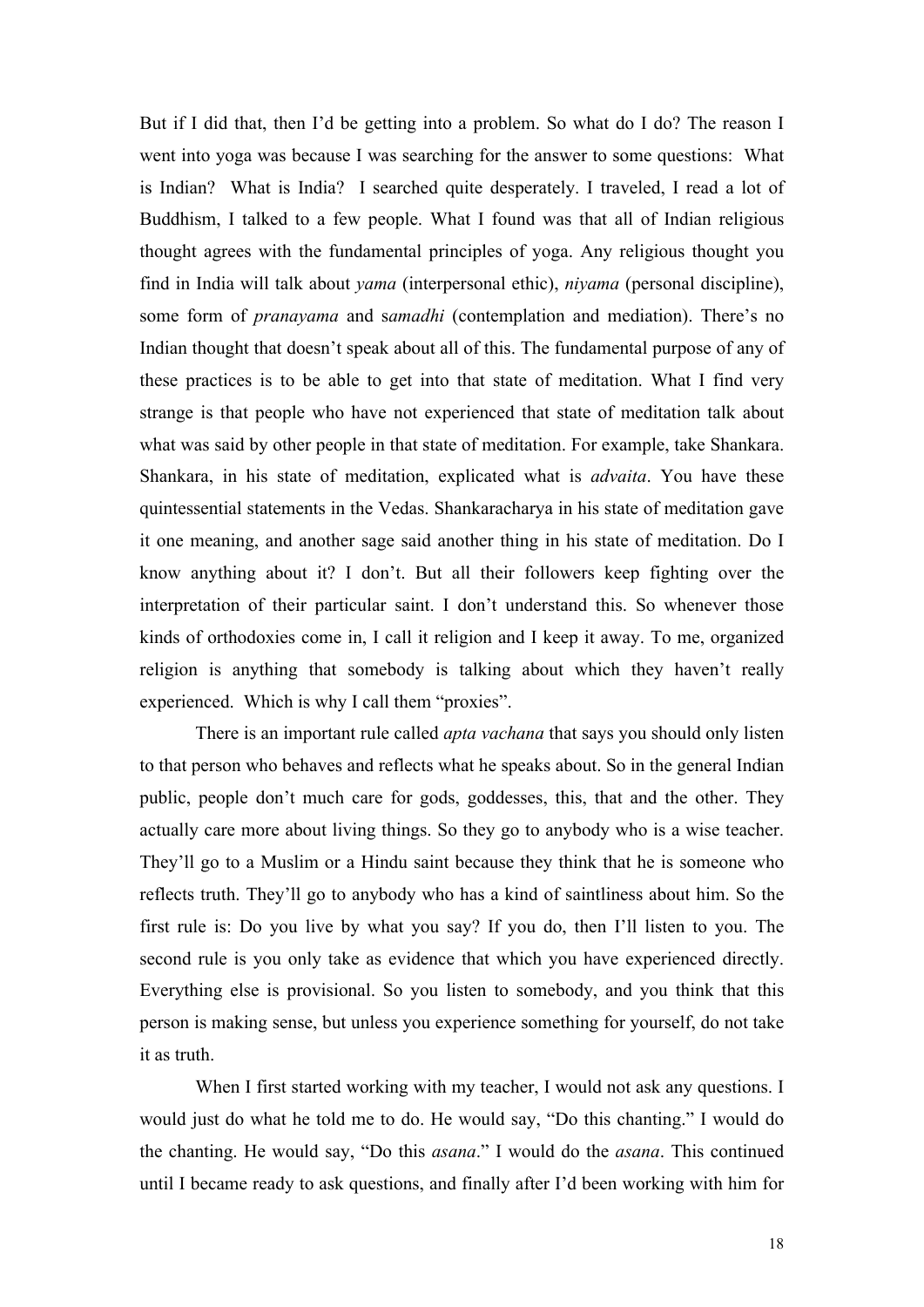four or five years, he said, "Do you have any questions?" So I said, "I don't understand what the word *prana* means." So he said, "Okay, I'll tell you the next time you come." Then I learned from Desikachar that the Yogacharya actually went and read up in his books again, and he answered me for three lessons. After that, I was extremely careful when I asked him a question. So, I could ask him any question I wanted, but unless I brought a certain quality to it, he wouldn't answer it. To me, that gives another view on religion. Because if I move my body in certain ways, lift up my arms, put them down again, that is not yoga. It is yoga when I bring a certain quality to it, attention to my breath and attention to my body when I'm doing it. So in a sense it's not that difficult to distinguish between what, for lack of a better word, we call spiritual and that which is organized religion. Organized religion, to me, is when an external force is telling you all sorts of things and doing things to make you believe. Inner search does not come from the outside. Any human being who calls himself a guru is not a guru. The word guru has nothing to do with the person. It's the experience of ignorance being taken away. So when somebody sits there and claims, "I'm a guru," he's lying. What I find beautiful about Hinduism is that it has many alternative ways and interpretations. It has various methods and practices. It has its great temples and collective forms of worship, but it allows for individual discovery of truth. Maybe the awakening of the individual to walk the path and discover for him or herself is the central endeavor. That's why I like Siddhartha's term, "spiritual laboratory."

*Siddhartha:* Sometimes there's a sense that the last two days have had a kind of unreality about them. As a global civilization, we are going headlong into selfdestruction and, in a sense, ostrich-like, we are debating all these issues without awareness of what is happening around. Could it be because, at one level, we feel there is nothing we can do about it and we should just take care of our individual souls? This is a valid way of thinking. Perhaps that's why we're going about this discussion. We haven't brought in the possibility that we could potentially selfdestruct. We will have millions of global warming refugees in India and other parts of the world in the next twenty years. Perhaps the divisions between religions and all the particularities of each religion are really irrelevant. If religion means something, then it challenges that we can come together to deal with these common issues that we're up against. And if we can't come together on these common issues, then these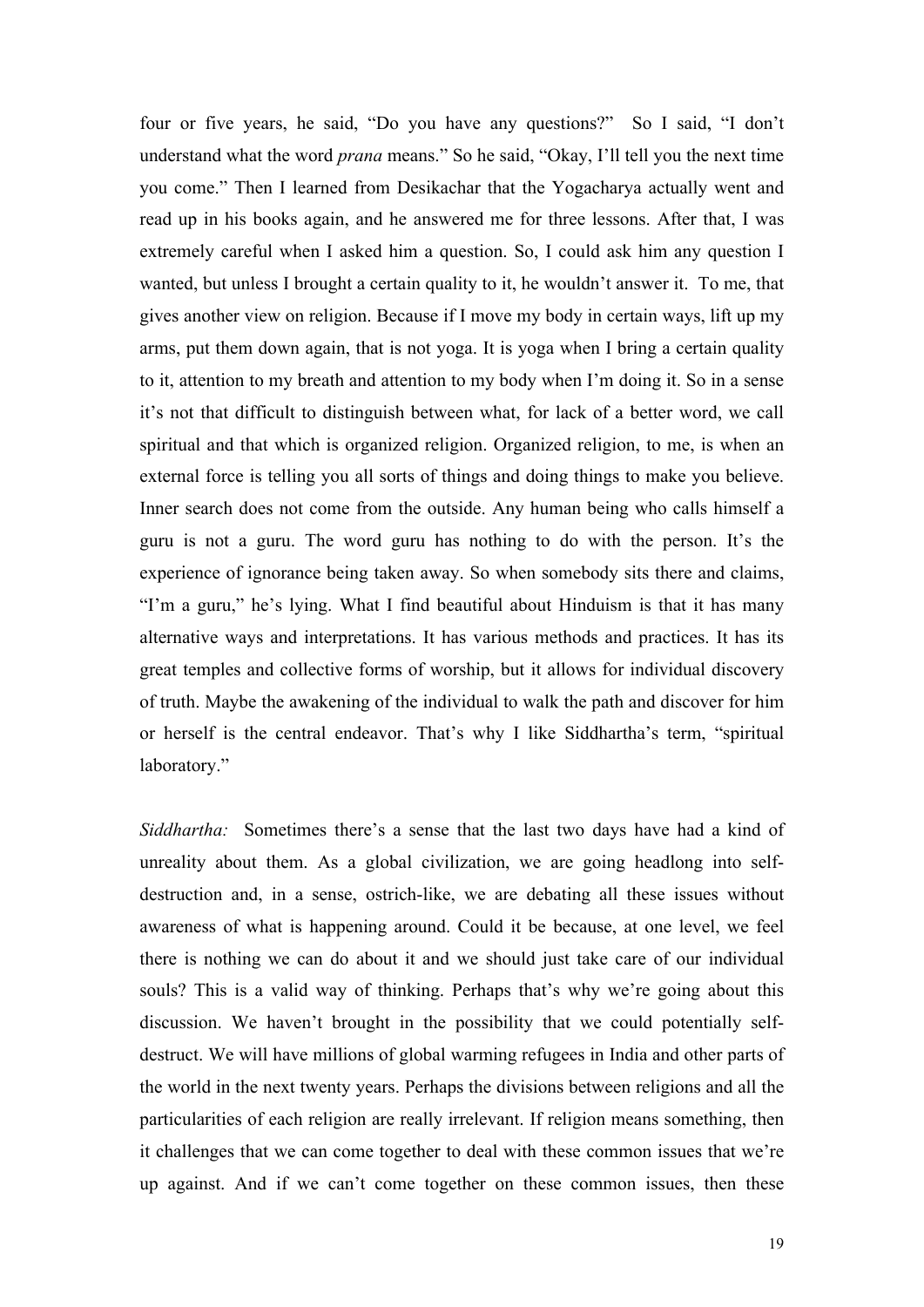religions aren't worth their sod. They're just talking about individual souls, and fear, and death, and nothing more. Maybe we should just face the goddess and be humble, and the goddess will say, "Who are you to decide whether the planet should survive or not?" But part of me is seeing the unreality and the total, utter irrelevance of religions if they cannot respond to these challenges. In terms of what Christ stood for, what Gandhi stood for, what Ramakrishna stood for, what the Buddha stood for, it's surprising that we do not see it fit to come together around these pressing issues and work together on the things that matter most. The three issues that I think matter most are personal transformation, social compassion, and ecological connectedness.

*Jyoti Sahi*: I thought when we first came together for this meeting, we were interested in the thought of certain people like Abhishiktananda or Bede Griffiths, and the relevance they had. And the kind of definition of Hinduism that has been given here means that all that they stood for was complete nonsense. Because if they are trying to connect a Christian tradition or an Islamic tradition with a Hindu one, it appears that there is nothing there to connect. So I agree with what you've said that there are all kinds of falsities that can be found in institutions. I myself have been linked to the Quaker tradition, which tried to get away from institutions yet in the process became an institution. It hasn't happened yet with Krishnamurti, but I've thought that even Krishnamurti schools risk becoming a form of church. They are as good and as bad as we are as human beings. We are embodiments, and that is our problem.

*Jim Morley*: Jyoti, I have to strongly disagree with you. I think you're being unfair to the Quakers. The Quakers are a beautiful example of an institution that has worked very hard to keep a lot of the spirit without the trappings of institutions. They have not become an institution like other religious institutions have.

*Jyoti Sahi*: But they have an influence as an institution. We are dealing with a group who call themselves Quakers; I have worked with them, and they are an institution. So if you are talking about institutional churches, they are among them. They might not define it, but there is something in it that is embodied. I feel that to imagine that religions or spirituality could not be embodied is a bit like saying that we all have to be angels.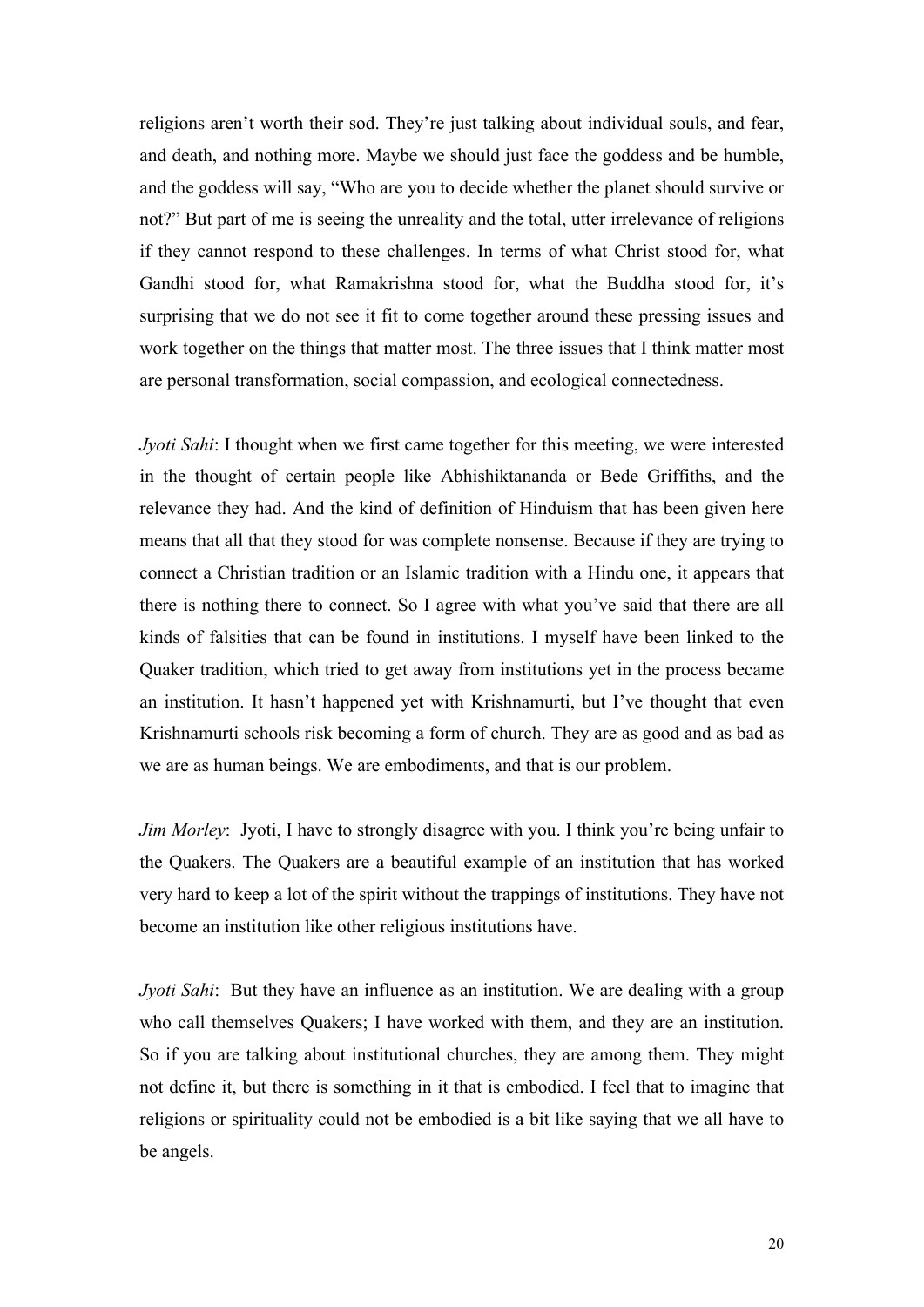*Jim Morley:* You could say that the Quakers are a social body; they're an organization. But they really do not have dogmas and doctrines that resemble in any way traditional Christian theology. And in a way, they actually come very close in practice to the Buddhist and Hindu versions of yoga. But I also want to respond to Catherine's question about what is organized religion. To a professional theologian like yourself, some of our vocabulary may sound amateurish, and I acknowledge that. Let me try this. I'm going back to my old friend, Carl Jung. Jung has some good oneliners and one of them is, the purpose of organized religion is to protect the individual from ever having a sincerely religious experience. This is the same way in which political dogmas protect people from ever having a truly democratic experience. I it's an important challenge to dogmatic religion that we have to take up. Organized institutional religion has something inherently dangerous about it.

*Mary Anderson*: My comment is in relation to what Raghu said, that every time one touches beauty in oneself, one touches the divine. That has been resonating in my mind, and originally it was as sort of a question about what you meant by these two words, oneself and the divine. As I've thought about it, what came to mind was the beauty of that statement having such ambiguity. You don't really know what it means, that to find beauty in oneself is to touch the divine and that they're exactly the same, or that they're being named by different words. Somehow there's a meeting between these two differences. I'd like to hear you talk more about what you understand that sentence to mean. But also following on the discussion of individual religious experience and institutions, I'd like to hold up that phrase and hold up the paradox or ambiguity between a meaning that could separate two things that are, in a sense, the same by the use of words. We seem to be doing that with individual religious experience, somehow attaching that to the mystical, as if it is somehow separate from the institution. But the institution itself can also be thought as the outgrowth of that individual or a larger collective that allows the individual to be an individual. So I'd like to hold that up as a kind of paradox, that if we reject the institutions, we're rejecting something about the individual, or the possibility of institutions to help provide a collective for individuals coming together, and maybe we should not polarize the two. For me, that relates to the idea that when one touches beauty in oneself, one touches the divine.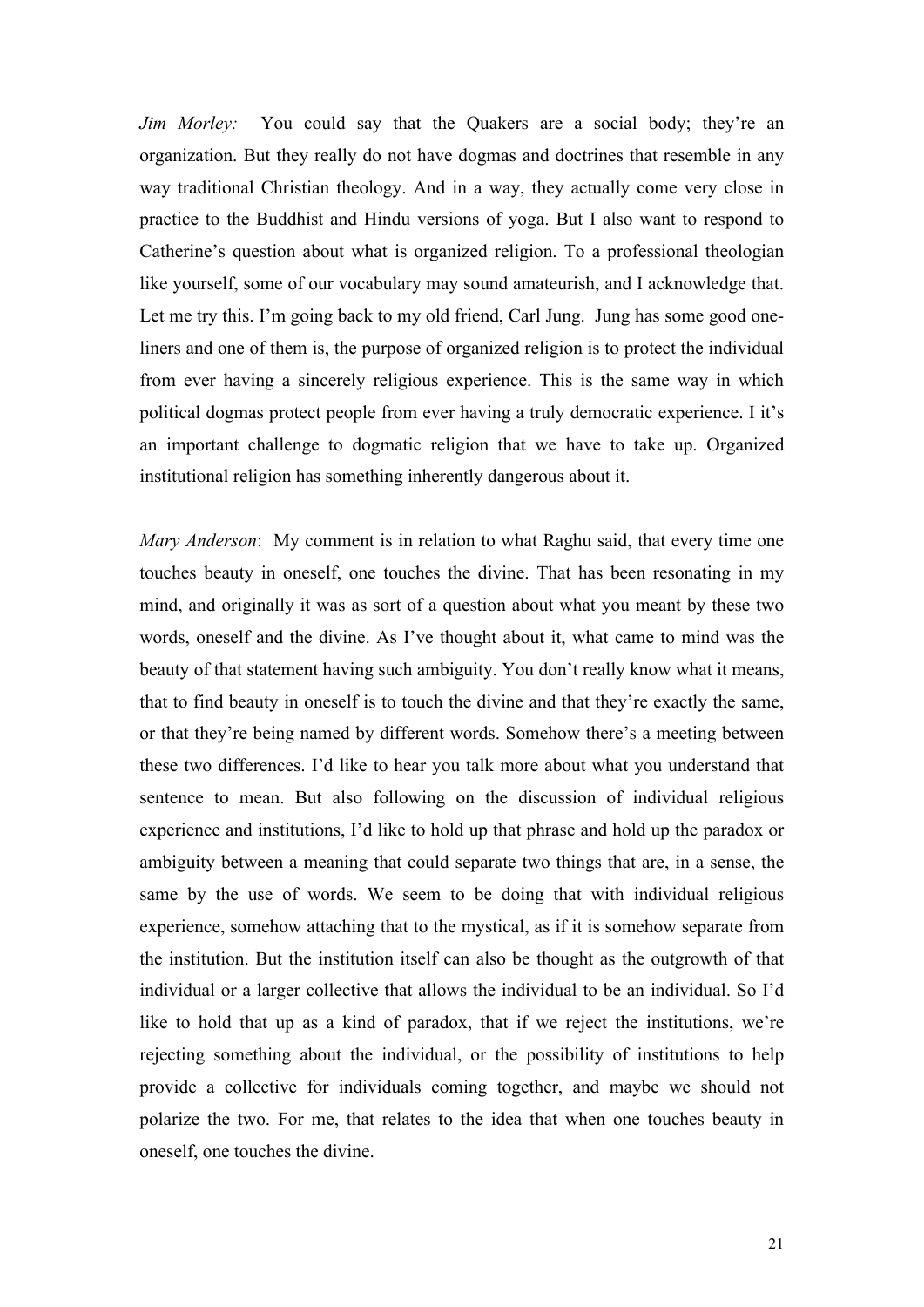*Raghu Ananthanarayanan*: The way a sutra, or any of these specific statement, is supposed to be understood is through a hermeneutic process of *shravanam*, or listening; *mananam*, or thinking about and inquiring into it, and then *nididhyasanam*, which means deepening and developing the inquiry into an embodied practice. I think different statements stir us in different ways, and that has to do with who I am, what I am, what I listen to. But year after year I keep coming back to these lines about touching beauty within. What I've experienced is that there are certain points in time when I spontaneously feel are beautiful. It could be in a relationship or in working, doing something. When I experience that, I don't have any idea of a separation between myself and what is happening. There is a flow, a feeling of being close to tears, it's a lovely feeling. There's a song that goes: "A beam of light will fill my head / I I'll remember what's been said / By all the good men this world has ever seen." It's like that. Suddenly you just remember certain lines. These are some insights that just hit you, and you keep finding different meanings of the sutras each time this happens.

Let us struggle a little more with the meaning of organized religion because I like what you've said. For me the question has been: Am I hanging onto something out of fear, or do I have it in me to look at the truth of myself and discover why I am doing something? There's a beautiful Buddhist idea of meditation, which is: "that which I thought was me becomes an object of contemplation." Every time I'm able to make that which I thought was me an object of my contemplation, I have moved a little bit closer to truth, closer to something that's inside. I've heard psychologists talk about this too, "making the subject the object of my subject." Now, I don't think the issue is with a guru or a religion or something like that. The issue is with how I am engaging with it, which is why I have to ask: what am I getting caught up with? Am I getting caught with an external agency, or do I already look into myself to discover truth? Am I getting stuck, or is it just a step? Without institutions, where do I find a proper context for learning? But if I become dependent on a particular priest, teacher, or institution, then I have a problem.

*Julia Feder*: I'd like to add my voice to the discussion about the positive or negative power of institutionalized religion. When we're talking about a problem as urgent as global warming, for example, do we have the luxury of throwing aside these institutions? I think the best way to affect change is to engage these institutions. If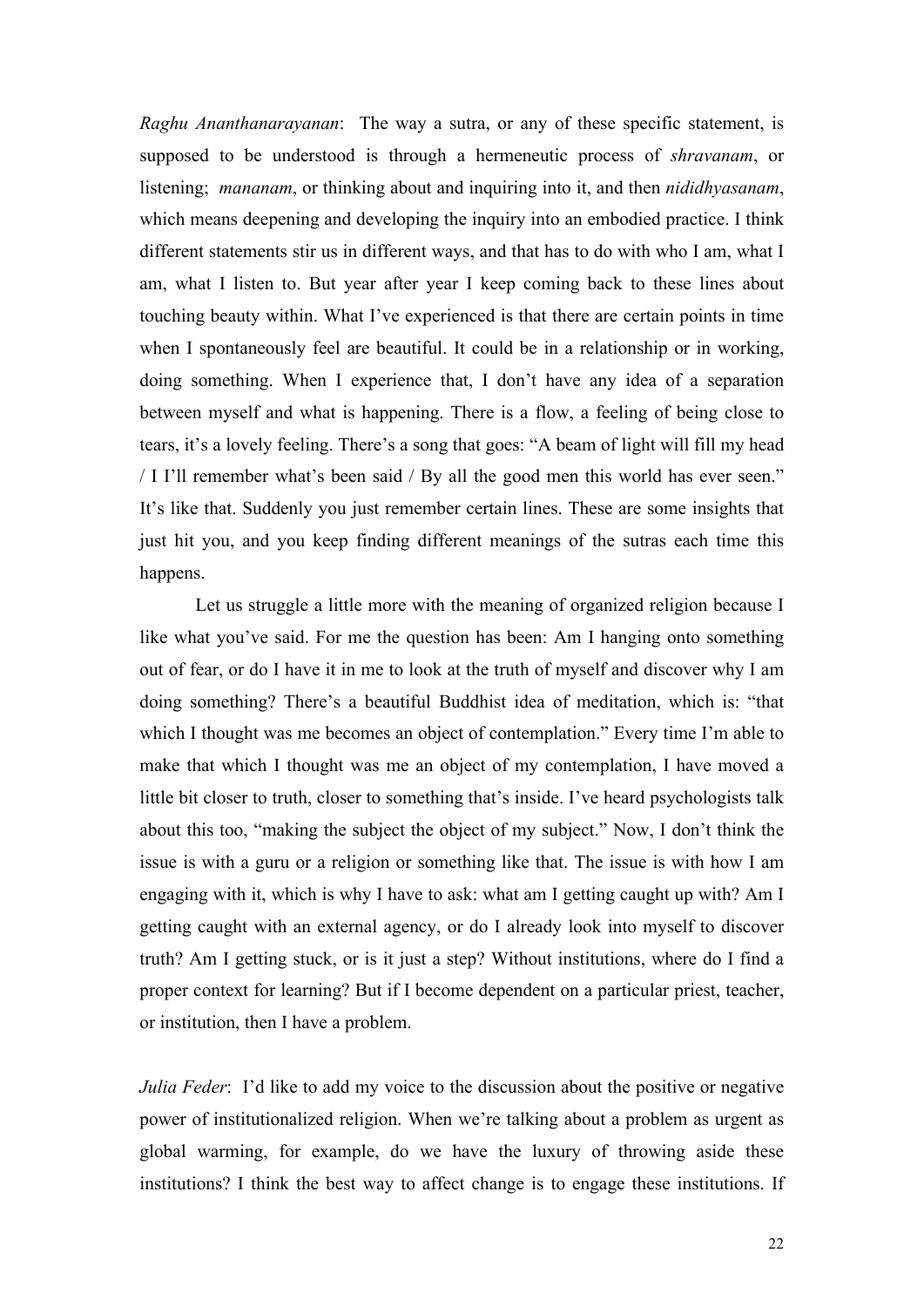we're all working as individuals and throw out the idea of proxies…I don't think we have the time to do something like that. I think we have to rely on proxies and the power of institutions in order to affect change.

*Richard Kearney*: I'd like to go back to Siddhartha's worry that certain meetings like this on religious and spiritual matters can run the risk of evading the real suffering of the world. As I see it, we are engaging in the question of inter-religious imagination as a way of respnding to the sad facts of war, poverty, and ecological disaster on a global level, and the fact that many of the violent struggles in the world today have, alas, religious causes (albeit in the sense of perverted religious instincts and ideologies). It's against this tragic world backdrop that we have come to this "Crossing Hearts" meeting here in Bangalore to see if the great wisdom traditions – which this Indian continent has historically fostered in such an experimental and pluralist way – might offer some solution. This is not a conference on world government and politics. If it were on global warming, for example, we should probably have invited people like AI Gore or Gordon Brown, or leaders of the United Nations who are in a position to influence world opinion on this crucial matter. But we are talking here at another level, beneath the political, economic, and environmental, though obviously not oblivious or insensitive to such public domains. We are here to ask the question if there might be another place of encounter in what several of us, from different wisdom traditions, have been calling, by way of an ancient shared metaphor, "the cave of the heart". This refers to a key symbolic place in diverse religions – Christian, Jewish, Islamic, Hindu and Buddhist – a key concept? The cave of the heart – or *guha*, as it is called in Sanskrit – has come up again and again during this seminar as both a wound and an aperture. It signals a special if often neglected place of connection and crossing, a space of tacit inter-animation between opposites and adversaries. For many people, religion properly practiced through meditation, through yoga, through prayer, sometimes also through sacramental rituals, allows an ability to go inwards and find a spiritual resource in the heart of imagination. It opens up what Siddhartha and Siraj have both referred to as a "spiritual laboratory". If the "inner" work of heart excavation is neglected or ignored, then I don't think we are ever, ultimately, going to find a solution to vast "outer" crises of climate change and war. If people aren't "right-minded" or "right-hearted", you can issue all the edicts you want, people will still drive their SUVs in the US and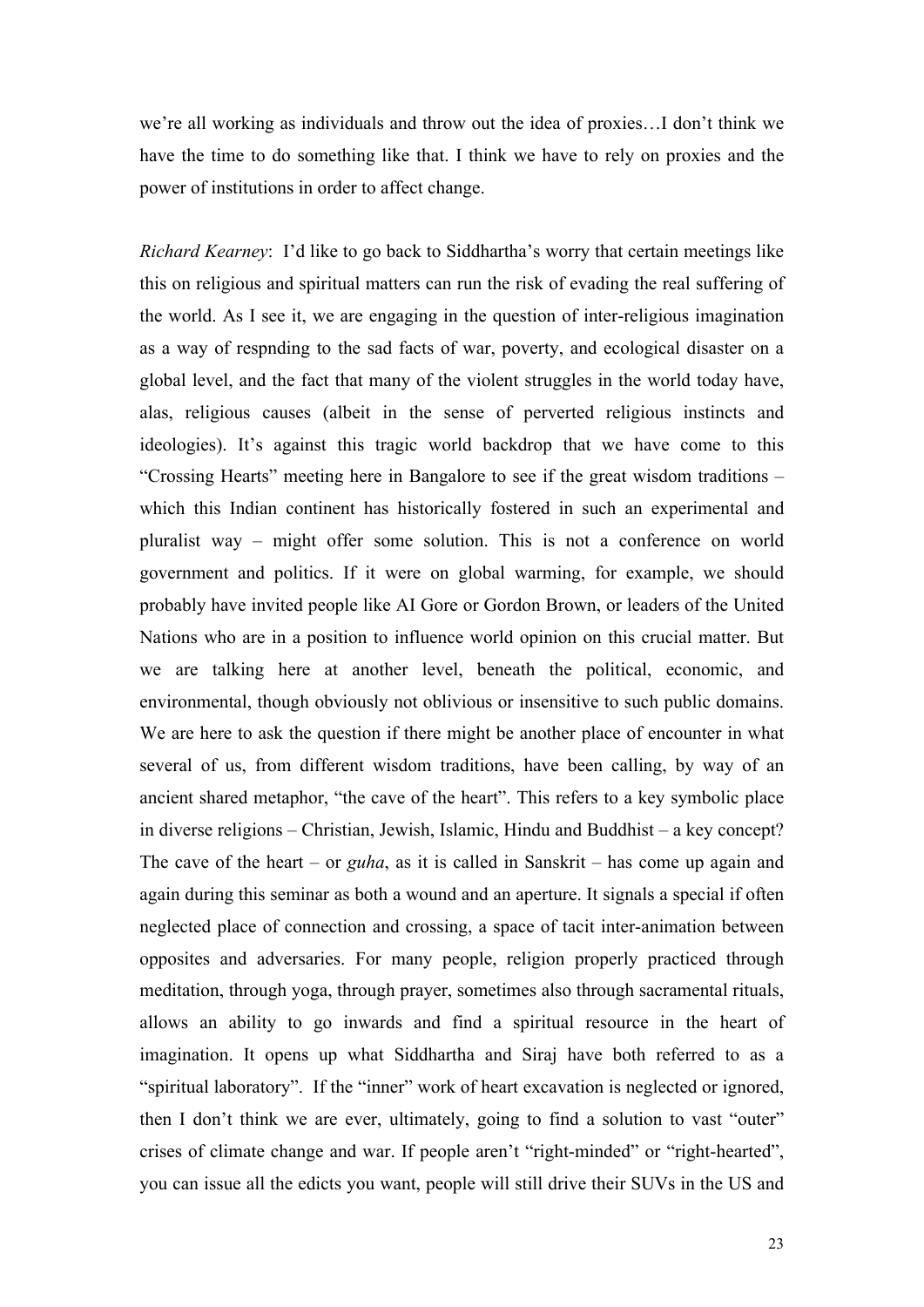the UK will still sell its arms in the Cayman Islands. All this will continue unless there is also a change of heart. I think the greatness of Al Gore, incidentally, is that as a world politician he has *also* undergone a change of heart. As did people like Gandhi, Mandela, Martin Luther King, and Aung San Suu Kyi. What I'm saying is that the two levels of change – personal and public, spiritual and global – are *connected*. The cave of the heart is not some escape hatch for beautiful souls. It is not some utopian sanctuary for the feeble and faint-spirited. Even Marx admitted that religion is "the heart of a heartless world". No matter how abused and disfigured religions can become, there is invariably something beautiful still harbored in most of the wisdom traditions that continues to be conveyed through sacraments, images, stories, rituals, and prayers – namely, through the *religious imaginary*. If we cut that out completely, it's harder to let the wound of the heart be healed. And without that inner healing, no amount of praxis is going to work. I think that the real healing and the giving of life is the ultimate test of any genuine spirituality. And this will always involve some radical translation into action and change. The heart is not separate from life but its very source and well-spring. If there is no giving of life, then we're wasting our time.

*Simon Sleeman*: One thing that has troubled me at times is the reference to our own efforts. Yoga and therapies and other explorations are helpful. But somehow I feel that the ultimate gesture is the handing over of responsibility for myself and the application of my attention to the guidance of someone else, of the spirit. I don't think that is actually reneging on my own responsibilities for my life and myself. The organized religion that I have been part of, as a Benedictine monk, has provided me with the space, time, and support to undergo that transformation and that exploration, and I hope that it will continue to provide me with the life and the support that is going to get me there. No matter how loyal or assiduous I am in ritual or anything else, I know I'm not going to make it there by myself.

*Siddhartha*: Richard and Simon, thank you for what you've said. I think we have enough of an understanding of politics, economics, and society to know what is going on in the world. And we have enough political activists and social activists trying to change the world. And you're very right that unless there is a sense, somewhere inside, that we can lead the world differently, then all these ideas cannot be embodied. There are so many ideas about what's going wrong and what can be done, but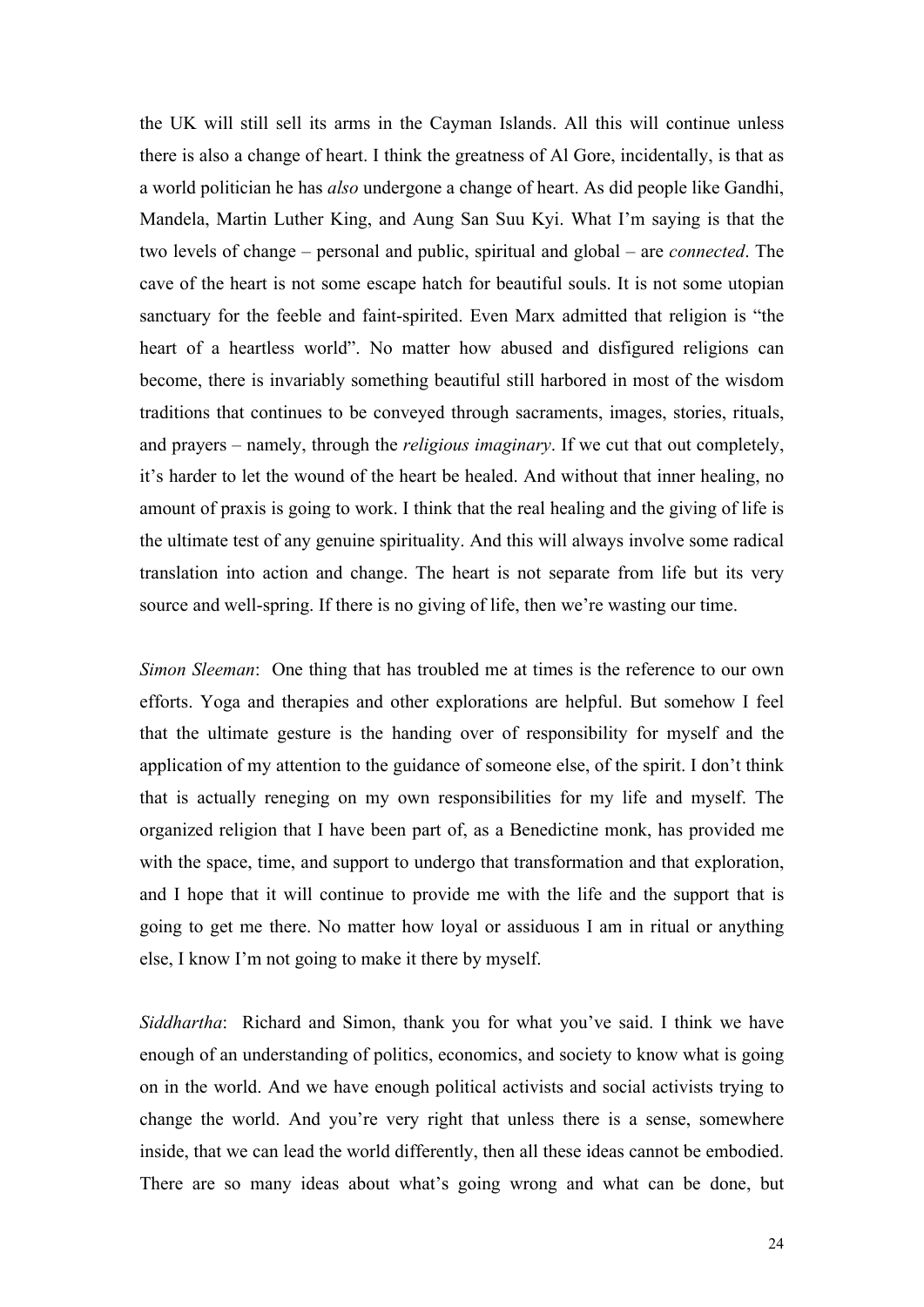nothing's happening in the way it should. Unless there is a way of life that is different, we cannot change society.

I sometimes use, in relation to spirituality, the idea of the vertical and the horizontal. A lot of spirituality today is about you and your private salvation, you and your god, you and your peers, you and your debt. And I think Gandhi and Christ showed another way, the horizontal way. I'm not saying the vertical is irrelevant, but there's also the horizontal way. The horizontal way refers to you and the *other*, to active and transformative social engagement. And horizontal also means that you are close to the Earth. So this inner bliss and meaning can be confined to a purely vertical plane, or we can try to move it to the horizontal plane where the vertical is also present. Whether it's Christ or Gandhi, there's an ongoing drive to go to the horizontal plane. And I think Christ is about the hope that the horizontal plane is real. The *Baghavad Gita* also talks about hope in a different kind of way, as *nishkama karma*. We have to act without being attached to the fruits of our actions. So we cannot be concerned with whether we will succeed or not, but we must continue to move along the horizontal plane, moving in that direction. Any discussion of spirituality must, I believe, grapple with this horizontal plane. To me, the more spiritual I get, the more the vertical and horizontal planes come together. There cannot be one that does not include the other.

*Kendra Bradner:* I've been trying to think about how to process the experience of this conference, and, Siddhartha, for me what you've said about the horizontal and vertical planes and the engagement with the world around us is very important. I think that the subject of this conference – an inter-religious one – is crucial to keep in mind. We've spoken a lot about the mystical traditions and going beyond dogmas and particularities of religions, and I'd like to emphasize that I strongly believe in the unity of our various spiritual and mystical and religious experiences. Also, the philosopher Levinas speaks about the importance of engaging the Other in their otherness. And I think if we engage in a dialogue, we need to keep in mind the way that Other present themselves and that real, true spiritual experiences have been experienced in the teachings and practices of particular religions. I'd like to put that out as a comment and not a condemnation of what has been said; I think there's something very necessary to remember about the particularities.